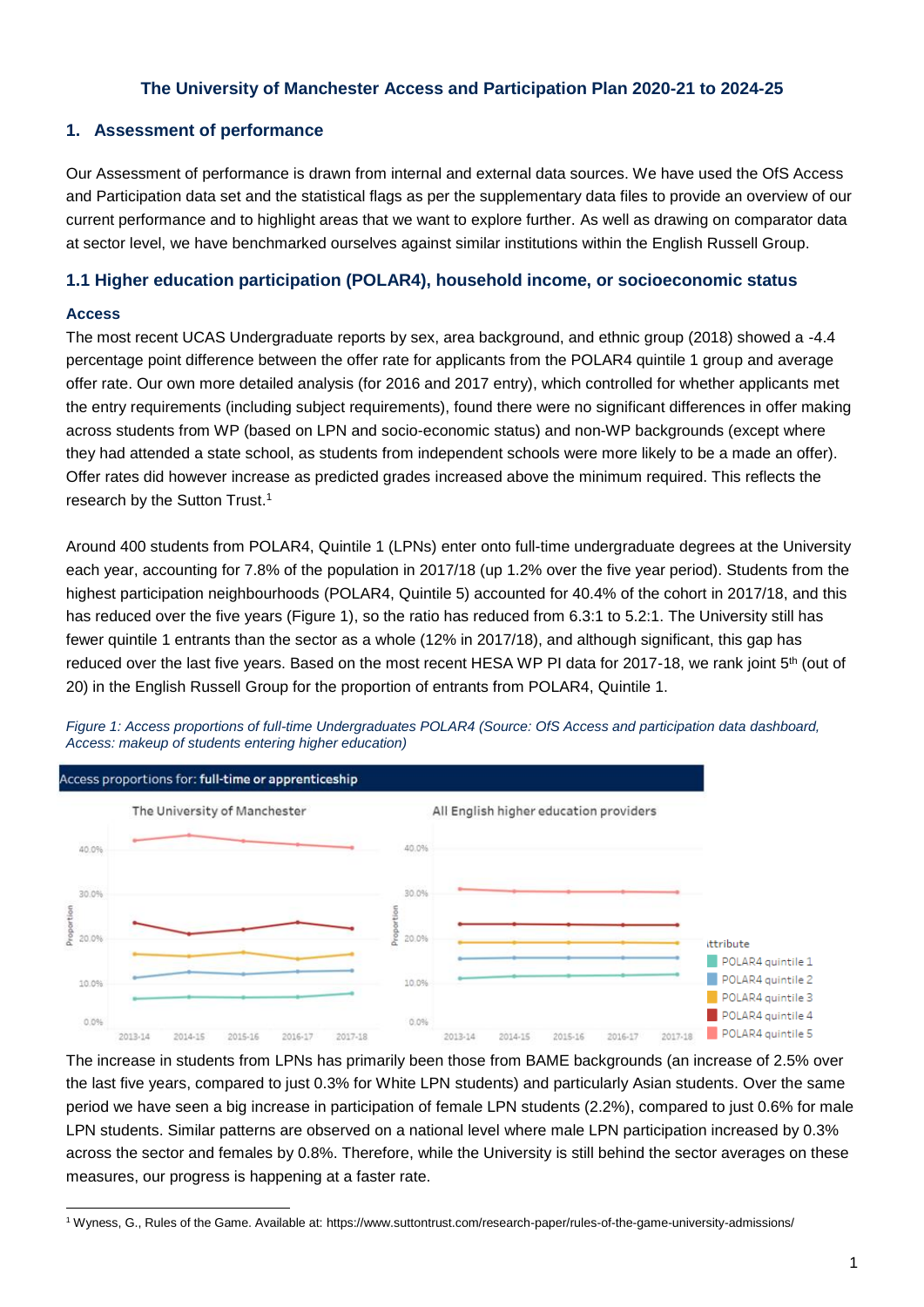Our 2016/17 Access Agreement monitoring return showed that 29.9% of students were from low household incomes (below £25k) and this proportion has been stable over the last few years. Similar trends are observed when looking at the participation of students from low socio-economic (SE) backgrounds (NS-SEC categories 4-7). In the last two years, around 25% of our intake cohort has been from a low SE background, an increase of 4% over the last five years. LPN status correlates with household income and socio-economic background and 44% of entrants from POLAR4 Quintile 1 over the last five years were also from low income households (compared to just 16% of those from Quintile 5), and 42% were from low SE backgrounds (compared to just 13% of those from Quintile 5). Similarly, 55% of English LPN entrants were from areas within the top 20% most deprived in the country (as measured by lowest two IMD quintiles). This shows the correlation between low progression to HE and other indicators of disadvantage.

### **Success: continuation**

Continuation rates of our students from LPNs (POLAR4 Q1) are higher than for the sector (94% compared to 89.2% in 2016/17), and although students from higher participation neighbourhoods at the University have higher rates of continuation than their LPN counterparts, these gaps are not statistically significant. Similarly, students from both low income households and low socio-economic backgrounds have lower continuation rates than their non-WP counterparts. However, both have seen an improvement in the last five years, with continuation for students from low income households increasing from 92.2% to 94.5%, and continuation for students from low socio-economic backgrounds increasing from 92.1% to 92.7%. The gaps between these groups of students and their non-WP counterparts are small (2.2% and 1.3% respectively).

Our internal analysis suggests that young students from LPNs are much more likely to live in their parental home during their first year of studies than those from the highest participation neighbourhoods who tend to live in halls of residence. Of the 1800 UK, FT, young, first degree students from POLAR4 Quintile 1 who entered the University between 2012/13 and 2016/17, 24% were living in the family home during their first year of study compared to just 7% of those from Quintile 5. It is these students who are the least likely to continue into the second year of their study, with a continuation rate of just 87.5% over the last five years (95% of students who live in University accommodation continued into their second year of study, regardless of their POLAR Quintile – Table 1). These findings have also been evidenced in the regression analysis undertaken as part of the evaluation of financial support, where students living in the parental home had an odds ratio of 0.5 compared to those living in University halls. Students living in the parental home also have lower tariff scores on entry, another factor shown in the regression modelling to impact on continuation rates. Living at home students have been identified as a target group and in partnership with the Student Union, the University has been developing targeted support for this group of students.<sup>2</sup>

|                              | UK, full-time, young, first degree entrants between 2012/13 and 2016/17 |                                      |                |                                                |                                        |       |                |                |       |       |
|------------------------------|-------------------------------------------------------------------------|--------------------------------------|----------------|------------------------------------------------|----------------------------------------|-------|----------------|----------------|-------|-------|
|                              | Proportion of students from each POLAR4 Quintile                        |                                      |                | <b>Continuation rates for students in each</b> |                                        |       |                |                |       |       |
| <b>First Year Term Time</b>  |                                                                         | living in each type of accommodation |                |                                                | accommodation type and POLAR4 Quintile |       |                |                |       |       |
| <b>Accommodation</b>         | Q1                                                                      | Q <sub>2</sub>                       | Q <sub>3</sub> | Q4                                             | Q5                                     | Q1    | Q <sub>2</sub> | Q <sub>3</sub> | Q4    | Q5    |
| Provider maintained property | 52.1%                                                                   | 53.5%                                | 59.7%          | 65.9%                                          | 77.1%                                  | 94.8% | 94.8%          | 95.2%          | 95.2% | 95.3% |
| Parental/guardian home       | 23.8%                                                                   | 24.1%                                | 18.7%          | 14.9%                                          | 6.9%                                   | 87.5% | 90.2%          | 91.0%          | 94.0% | 92.4% |
| Own residence                | 1.1%                                                                    | 0.7%                                 | 0.6%           | 0.6%                                           | 0.3%                                   |       |                |                |       |       |
| Other rented accommodation   | 2.9%                                                                    | 2.3%                                 | 2.4%           | 1.5%                                           | 1.3%                                   | 90.4% | 83.6%          | 87.3%          | 89.9% | 91.8% |
| Private-sector halls         | 19.8%                                                                   | 19.3%                                | 18.4%          | 17.0%                                          | 14.4%                                  | 91.5% | 91.9%          | 92.6%          | 92.9% | 94.1% |
| Other                        | 0.3%                                                                    | 0.2%                                 | 0.2%           | 0.1%                                           | 0.1%                                   |       |                |                |       |       |
|                              | 1783                                                                    | 3215                                 | 4217           | 5904                                           | 11094                                  |       |                |                |       |       |

*Table 1: Term Time Accommodation status of The University of Manchester entrants from each POLAR 4 Quintile and their rate of continuation (Source: internal analysis of HESA continuation data)*

 $\overline{a}$ <sup>2</sup> Maguire D. and Morris D., Homeward Bound: Defining, understanding and aiding 'commuter students. Available at: [https://www.hepi.ac.uk/wp](https://www.hepi.ac.uk/wp-content/uploads/2018/12/HEPI-Homeward-Bound-Defining-understanding-and-aiding-)[content/uploads/2018/12/HEPI-Homeward-Bound-Defining-understanding-and-aiding-'commuter-students'-Report-11429\\_11\\_18Web-1.pdf](https://www.hepi.ac.uk/wp-content/uploads/2018/12/HEPI-Homeward-Bound-Defining-understanding-and-aiding-)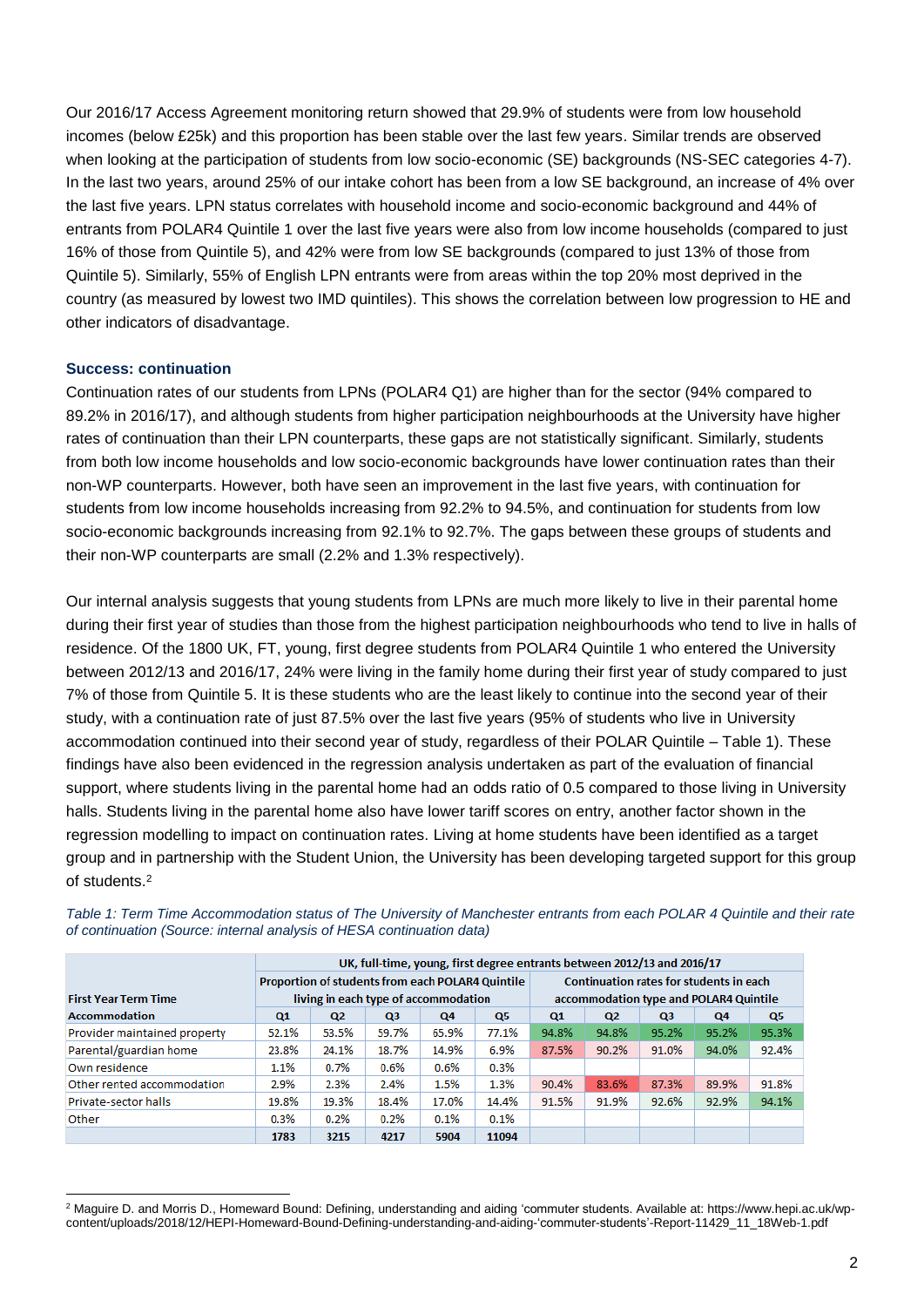#### **Success: attainment**

Attainment of all students at the University has increased over the last five years, however, the increase for students from the lowest participation neighbourhoods is almost double that of those from the POLAR Q5 (8% increase compared to 4.2%). This has meant that the gap in attainment has halved over this time period (to 4%), whereas the attainment gap for the sector has reduced by less than 1%. When comparing students from Quintiles 1-2 with those from Quintiles 3-5, the gap reduces to just 1% in 2017/18. Regression modelling undertaken internally has also consistently found no significant impact of POLAR on attainment rates; the analysis suggests that the biggest predictor of graduating with a good degree is tariff score on entry. Students who entered with between 128 and 143 tariff points (equivalent to ABB – AAA grades) had similar attainment rates regardless of POLAR quintile (87% for Quintile 1 compared to 85% for Quintile 5).

Males from LPNs have the lowest attainment rates (84%), whereas females from non-LPNs have the highest attainment (90.3%). This gap has reduced by 7% over the last five years and is not statistically significant. A similar trend is seen across the sector, with the gap between the lowest performing (male LPNs) and highest performing (female non-LPN) at around 10% over the last five years. The overall gender attainment gap across the institution however is significant and larger than the gap within the sector (at 5% in 2017/18) and observed when entry qualifications and subject are controlled for. This is a gap that the University will continue to monitor. Attainment is significantly higher for females than for males, and the gap has narrowed by less than 1% over the last five years (although this is only the case for first degree honours courses, as there is no difference in attainment for Integrated Masters courses).

Attainment of students from low income households (students on HE funded courses, where their household income is known to be less than £25,000 for at least two years of their degree) has increased at the same rate over the last five years as other students, meaning that the gap in attainment has remained consistent at around 6% (83% in 2017/18 compared to 89%). Differences in attainment are observed across Academic Schools and range from 2.2% in Mathematics to 11.6% in the School of Materials. Students from low income households are more likely to have studied Law and Pharmacy and large attainment gaps are observed in both of these Academic Schools (9.5% and 6.1% respectively). Students from low income households are more likely to have studied for Integrated Masters courses, and the attainment gap here is much smaller at less than 2% over the five year period. Students from low household incomes are more likely to enter with lower average tariff scores and when comparing these students with other students who enter on similar tariff scores, gaps in attainment are still observed. This is supported by regression analysis undertaken as part of the quantitative evaluation of financial support, where students' odds of obtaining a good degree were shown to significantly decrease as the amount of financial support they had received (based on low income) had increased. It is likely that the data around household income and attainment is linked to ethnicity and locality of students; over half of black students qualifying for first degrees at Manchester between 2012/13 and 2017/18 were from low income households, as were 59% of Asian students, compared to 24% of White students.

#### **Progression to employment or further study**

Regression modelling undertaken internally has found degree attainment to be the strongest predictor of graduate success, with few other variables having a significant impact. There are no significant differences in progression to employment or further study for Manchester students from different POLAR4 Quintiles. Additionally, analysis of the Longitudinal Education Outcomes (LEO) data as part of the Teaching Excellence Framework (TEF) metrics found that students from the lowest two quintiles of participation have high progression to above median salary employment or further study three years after graduation and performance on this measure is significantly higher than the sector weighted benchmark. Graduate outcomes for students from low socio-economic backgrounds have been broadly similar to those from higher socio-economic backgrounds for the last three years, with WP students on this measure actually outperforming their counterparts in 2016/17 (81.2% in graduate level work or study compared to 80.0%).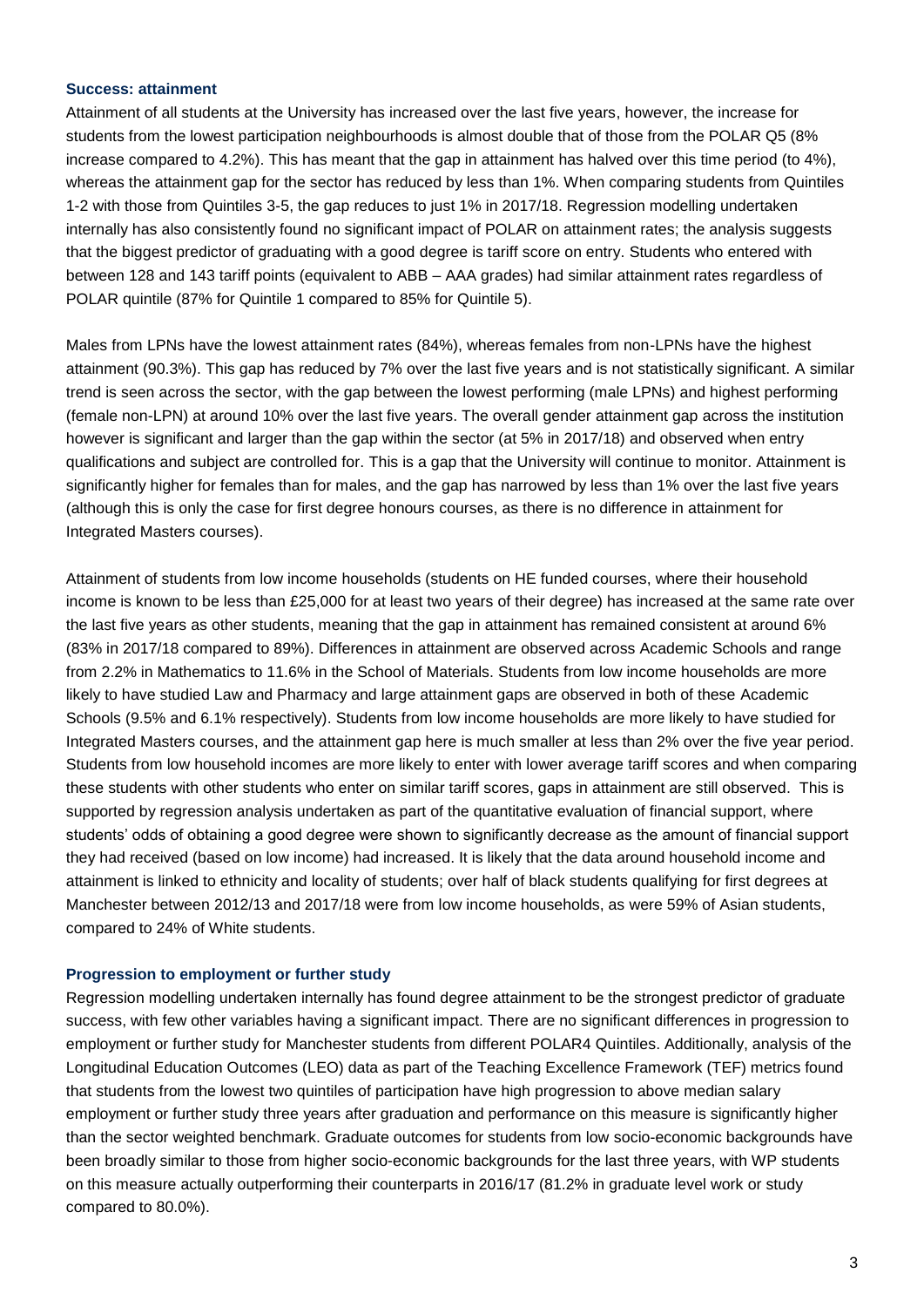# **1.2 Black, Asian and minority ethnic students**

## **Access**

Our own internal analysis of UCAS data (2016 and 2017) found that applicants from BAME backgrounds were less likely to be made an offer, particularly in Schools of Health Sciences and Medical Sciences. Additional analysis of these cohorts suggests that this is related to the additional selection processes (e.g. UKCAT) used by these Schools. Understanding the impact of different selection measures on offer rates is a priority for the University.

The proportion of BAME students entering full-time undergraduate courses at the University has increased over the last five years (from 23.3% to 30.2%). Internal analysis suggests that there are great variations across subject areas with Asian students much more likely to be studying Health and Medical courses and less likely to be studying Humanities degrees (particularly Social Studies, where Asian students are under-represented compared to the wider Russell Group and the sector).

Participation rates of White and Black students at the University are similar to that of the sector and our data is representative of the wider 18-year-old population (3.8% of our student population identify as Black compared to a population estimate of 3.6%). When comparing ourselves to other Russell Group institutions, the University has a higher proportion of BAME entrants than our comparator HEIs (27.6% compared to 21.3% in 2016/17). However, UoM has around 6% fewer Black students than the sector and Asian students are over-represented. Black students are under-represented across all subject areas, except for Medicine & Dentistry and Education. Black male students are particularly under-represented at UoM – only 37% of Black entrants in the last five years were male compared to 45% of the whole cohort.

Participation of BAME students from the most deprived areas (as measured by lowest two IMD quintiles) has increased by 5.2% over the last five years (figure 2), which is greater than the sector increase of 3.8% over the same time period. At the University and in the wider sector, White less deprived students are the most likely to be accessing HE, and BAME non-deprived students the least likely; however the proportion of BAME and White students from the most deprived areas is higher in the sector overall than at the University (over 20%). With participation from BAME students from the most deprived areas at UoM increasing over the last five years, by 2017/18 the ratio of White less deprived students to BAME deprived students had reduced from 5:1 to 3:1. However, it should again be noted that this applies to some groups of BAME students more than others; 84% of Bangladeshi entrants are from the two most deprived quintiles, as are 69% of Black entrants and 70% of Pakistani entrants (compared to just 21% of White entrants).



*Figure 2: Access proportions of full-time Undergraduates to The University of Manchester Ethnicity and IMD (Source: OfS Access and participation individualised student data)*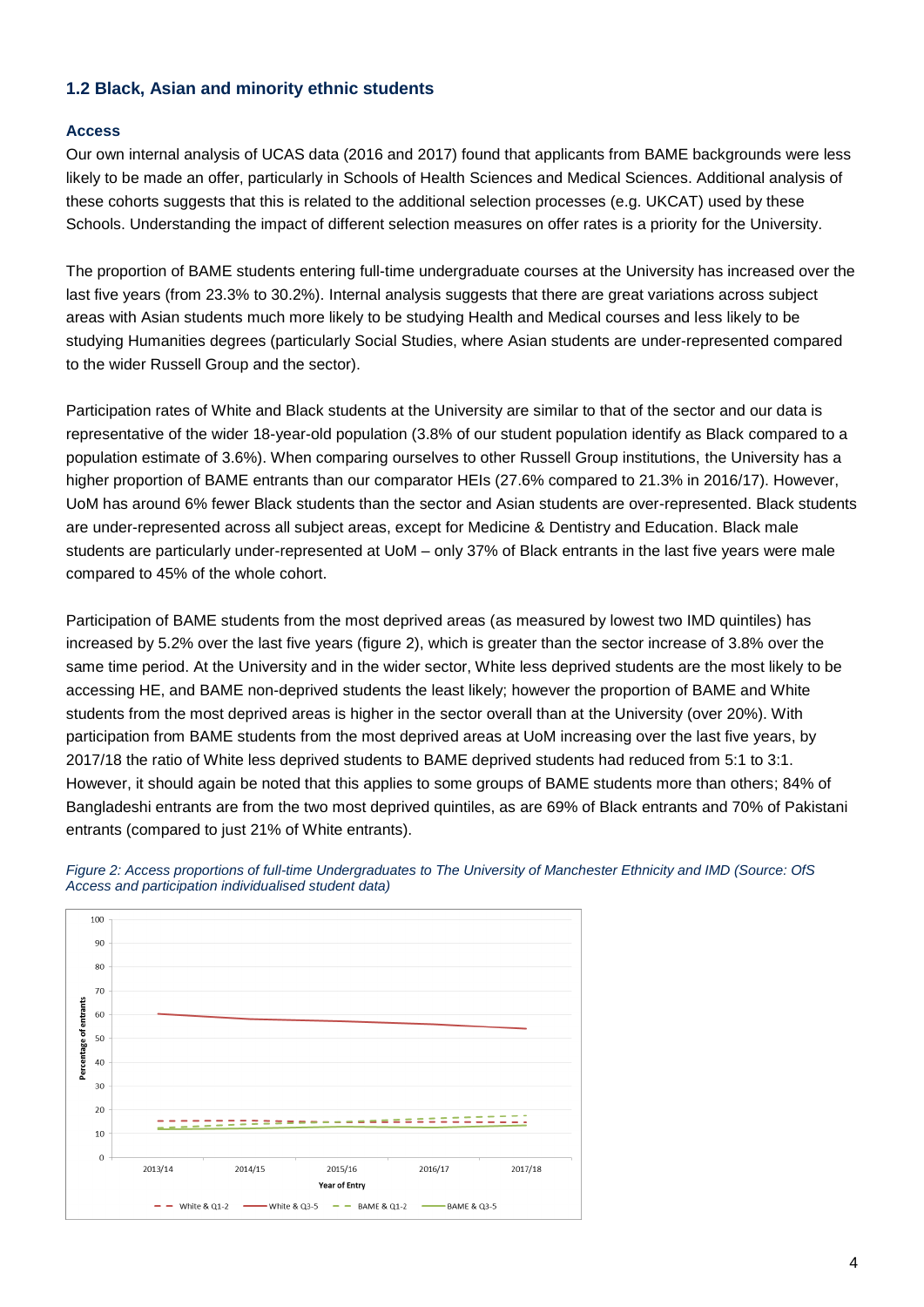### **Success: continuation**

There are no significant differences in continuation rates between students from different ethnic backgrounds at the University. Asian students have the highest continuation rates at 98%, though again differences are observed within the ethnic groups; Chinese students have higher continuation rates, whereas Bangladeshi and Pakistani students have lower rates. Again it is likely that this is linked to where these students are living in the first year of their study; over 60% of Bangladeshi and Pakistani students live in the parental or guardian home, compared to just 22% of Chinese students (and just 9% of White students).

White students from the most deprived areas (as measured by lowest two IMD quintiles) have the lowest continuation rates, at just 92% in 2016/17; whereas rates for BAME students from both the most and least deprived areas, and White students from the least deprived areas are all higher at around 96-97%. However again these differences are not found to be statistically significant, and the University overall has higher continuation rates across all groups compared to the sector, particularly for BAME WP students.

## **Success: Attainment**

Attainment of both White and Black students has increased in the last five years, and much more so for Black students (an increase of 16% compared to an increase of 6% for White students, Figure 3). The difference of 11.6% in 2017/18 is large, but is not found to be statistically significant. The Black attainment gap within the sector is much larger than at Manchester and has seen little change over the last five years (reducing from 24.6% to just 23.1%). This suggests that progress is happening much faster at the University than in the wider sector.





There is a significant attainment gap between White and Asian students at 10.6% (Figure 4), and attainment has not increased by as much for Asian students (+9% over the last five years) as for Black students. The attainment gap between White and Asian students within the sector is similar to that at the University, and while narrower than the gap between White and Black students, it has not seen as much improvement in the last five years. There are some differences across the Asian ethnic group in terms of attainment, for instance, Indian students have the highest attainment across the five years at 78% compared to 72% for Bangladeshi students. However, all groups are below White attainment at 86% across the five years.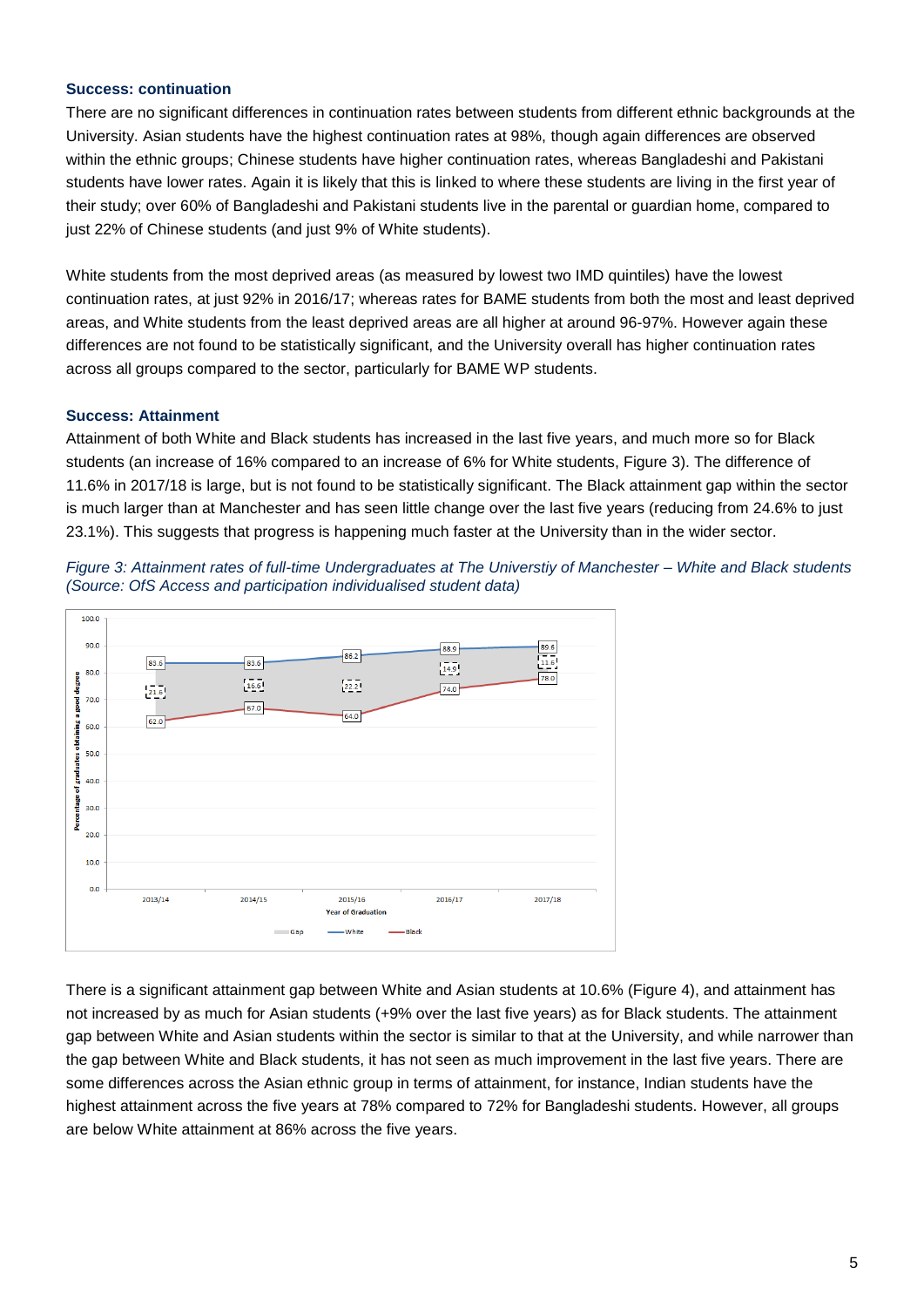



The attainment gap for BAME students holds across both categories of participation (low and high), and BAME students from any POLAR background also have the lowest attainment rates within the sector. The gap between BAME students from the least deprived areas and White students from the least deprived areas is also significant at 7%. These findings support the regression model results which show that ethnicity is a stronger predictor of attainment than WP status.

These attainment gaps between Black and White and Asian and White students are still observed when entry qualifications are controlled for. Regression modelling of 2017/18 qualifier data indicates that whilst tariff score is the strongest predictor of attainment, ethnicity is also an important factor which impacts on good degree attainment, especially for students who entered with a tariff score of less than 162.5 where the gaps are twice as large (Table 2). These students are most likely to have graduated from courses in Pharmacy & Optometry (where Asian low tariff students accounted for 30% of the cohort) and Law (where Asian low tariff students accounted for 14% of the cohort and Black low tariff students accounted for 6% of the cohort).

|                                 | Good          | $%$ of     | <b>Gap with</b> |
|---------------------------------|---------------|------------|-----------------|
| <b>Ethnicity and Tariff</b>     | <b>Degree</b> | population | <b>White</b>    |
| <b>High (Tariff higher than</b> |               |            |                 |
| 162.5)                          | 92.0%         | 48.7%      |                 |
| White                           | 93.1%         | 38.1%      |                 |
| Asian                           | 87.3%         | 6.3%       | 5.8%            |
| <b>Black</b>                    | 87.8%         | 1.1%       | 5.3%            |
| Mixed                           | 89.5%         | 2.5%       | 3.6%            |
| Other                           | 88.2%         | 0.7%       | 4.9%            |
| Low (Tariff lower than          |               |            |                 |
| 162.5)                          | 84.3%         | 51.3%      |                 |
| White                           | 87.1%         | 36.8%      |                 |
| Asian                           | 73.5%         | $8.2\%$    | 13.6%           |
| <b>Black</b>                    | 77.4%         | 2.3%       | 9.8%            |
| Mixed                           | 85.5%         | 3.3%       | 1.6%            |
| Other                           | 75.0%         | 0.8%       | 12.1%           |
| <b>Grand Total</b>              | 88.0%         | 100.0%     |                 |

*Table 2: Ethnicity and Tariff Attainment Analysis (2017/18 graduates only) (Source: internal analysis of HESA attainment data)*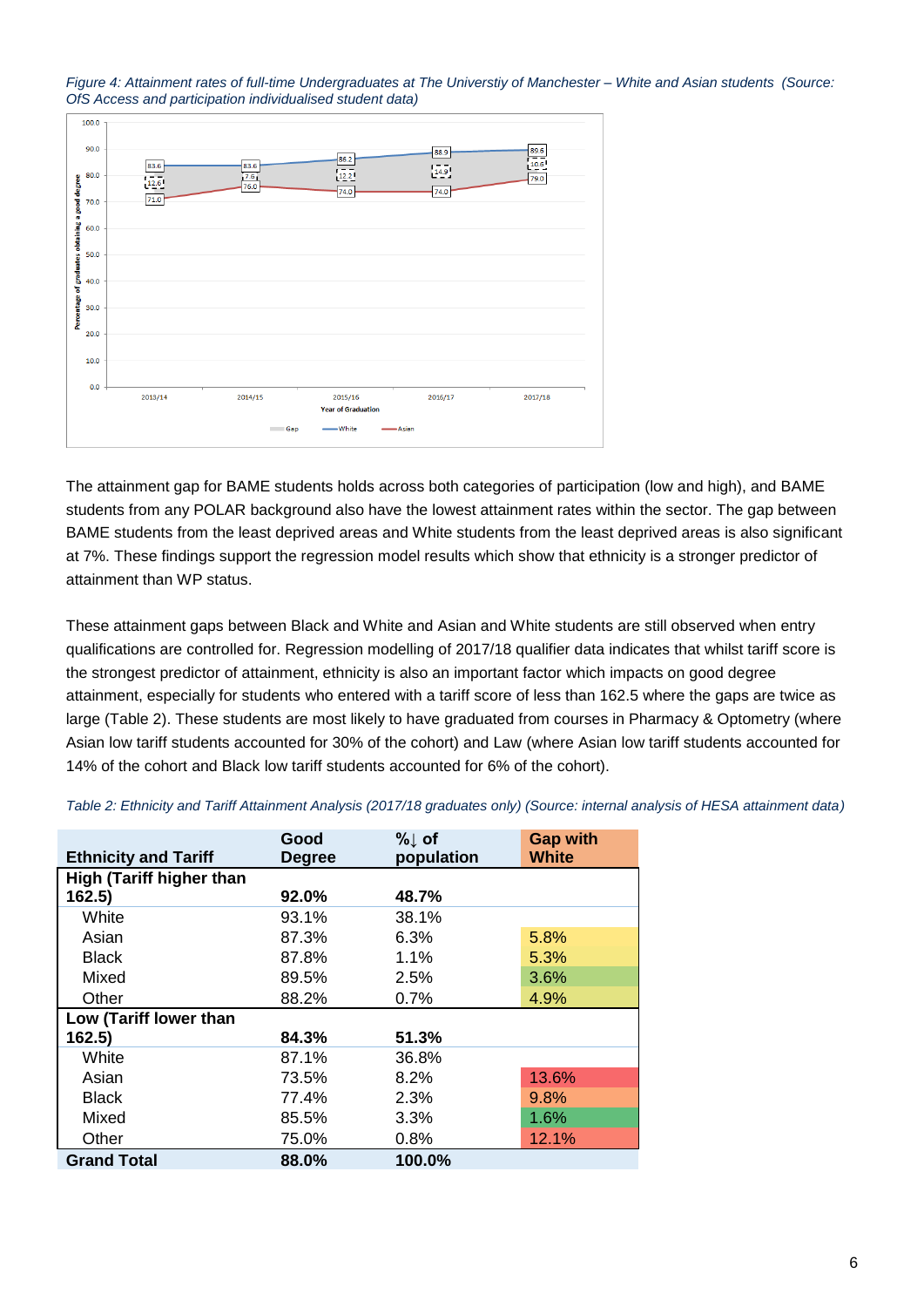### **Progression to employment or further study**

There are no significant differences in progression to employment or further study for UoM students of different ethnic backgrounds. However, internal research has shown that BAME students are more likely to remain unemployed than their White counterparts. This was supported in the TEF metrics data where UoM received a significant negative flag on the employment or further study measure based on the low levels of employment for Black and Asian students when compared to a sector weighted benchmark.

## **1.3 Mature students**

### **Access**

Both the number and proportion of full-time undergraduates aged over 21 has fallen year on year at UoM (down from 9% to 7.9% across the five years) - in 2017/18 there were 12 young students for every one mature student. Most of our mature students are aged 21-25; only 2.5% of the entrant cohort in 2017/18 was aged 26 or over. Mature students are however more likely to do Integrated Masters courses, and are primarily studying for Health and Medical courses, with these two Schools accounting for over half of the full-time, undergraduate mature cohort. An additional cohort of mature students are also enrolled on other part-time undergraduate courses, which are primarily Nursing CPD units; however numbers enrolling on these courses have fallen year on year, from 345 in 2013/14 to just 145 in 2017/18.

The proportion of mature full-time undergraduates has increased within the sector by 3.1% over the last five years. Mature students accounted for 27.8% of the entrant cohort in 2017/18, where there are only 3 young students for every one mature student. However, the increases within the sector are primarily in the older age groups of the mature cohort, not the 21-25 cohort who account for the majority of the mature cohort at UoM and likely to be related to our subject portfolio and largely full-time undergraduate degree provision.

#### **Success: continuation**

Mature students on full-time undergraduate courses are more likely to drop out than young students (92% continue compared to 96.2%). However, the gap has almost halved in the last five years due to an increase in continuation rates for mature students, and in 2017/18 this gap was not statistically significant. Cohort sizes for those aged 26 and over are small therefore it is difficult to interpret the changes and significance of continuation rates. However the gap between students aged under 21, and those aged 21-25 (the largest mature cohort at UoM) has reduced to just 3% in the last year and is not significant. Continuation rates within the sector for mature students have decreased, and the gap remains at around 7% (and 7.5% between young and 21-25 year olds). Therefore, UoM is performing better than the sector in terms of continuation of mature students.

#### **Success: attainment**

Mature students at UoM have lower rates of attainment than those aged under 21; however, this group has seen a much greater increase in the last five years (12% compared to 5.1% for young students), narrowing the gap in attainment. However, much of the improvement occurred between 2013/14 and 2014/15 – progress appears to have slowed in more recent years. Cohort sizes for mature students are much smaller than for the under 21 cohort however and therefore are more likely to fluctuate year on year. Although overall attainment within the sector is lower, the gaps between young and mature students are fairly comparable at UoM to the wider sector (around 10%).

It is difficult to control for entry qualifications when comparing the attainment of young and mature students, as most young students at UoM enter onto their UG degree with Level 3 qualifications (typically A Levels), whereas mature students have more of a mix of Access courses, A levels and first degrees. Mature students who had already undertaken a first degree (around 19% of the cohort) had the highest attainment rates across the five years at 84% obtaining a good degree, whereas those who had completed a HE access course (around 17% of the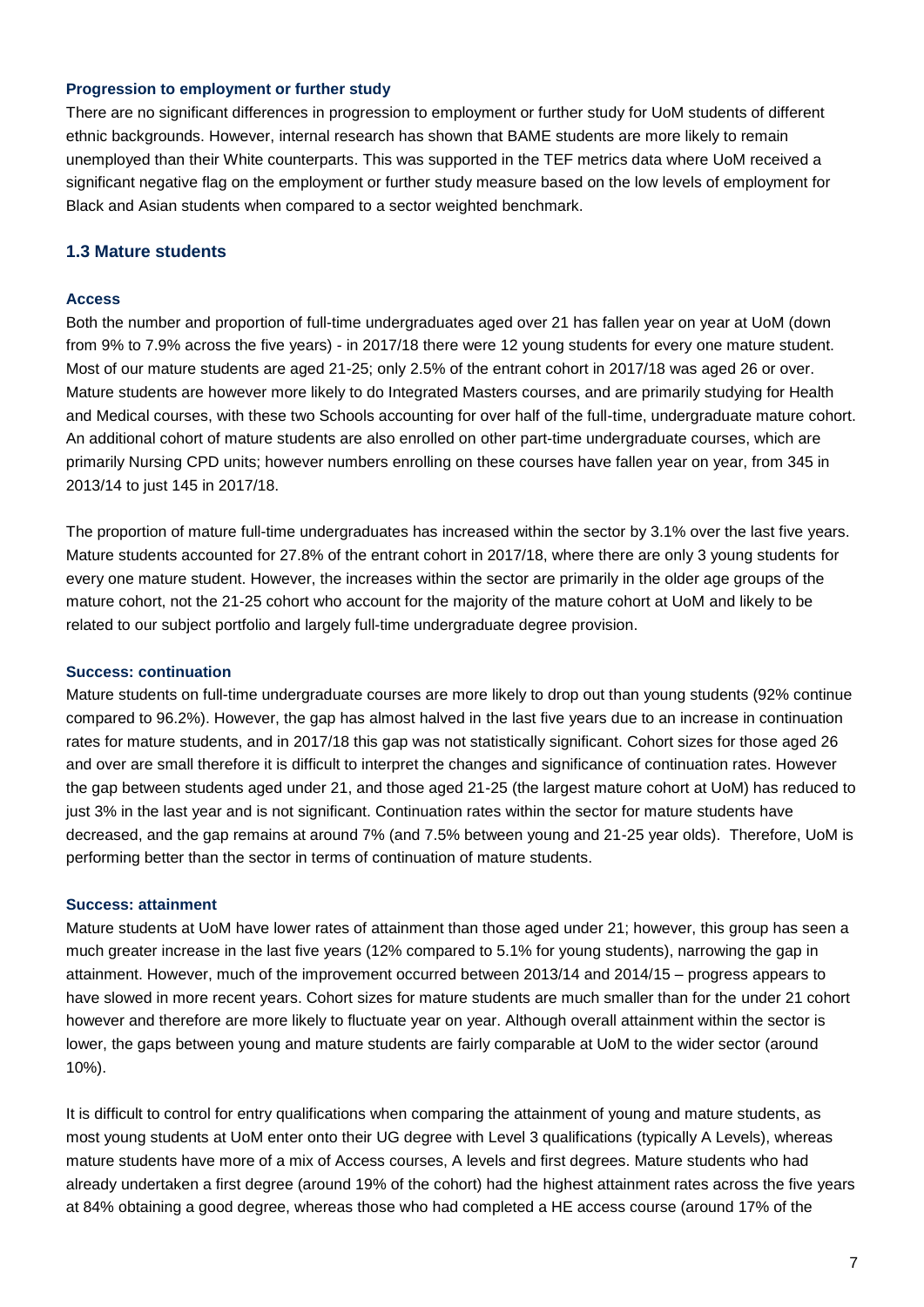cohort) had the poorest outcomes at 69%. Mature students who entered with A/AS Level grades still had lower degree attainment than their young counterparts who had also entered with A/AS levels; average tariff score was noticeably lower for mature students (they are more likely to have studied on our lower tariff courses such as nursing, however average tariff is lower across all subject areas), though it has been increasing year on year (up from 336 for 2013/14 qualifiers to 380 for 2016/17 qualifiers) perhaps supporting the improvement in attainment for this cohort.

### **Progression to employment or further study**

Mature students are significantly more likely to progress to work or study six months after graduation than those aged under 21 (85% compared to 75.7% in 2016/17). The same trend is observed within the sector, although the gap has narrowed in the last two years as outcomes for young students have increased. Analysis of the Longitudinal Education Outcomes (LEO) data as part of the Teaching Excellence Framework (TEF) metrics has also shown that mature graduates from UoM have high progression to above median salary employment or further study three years after graduation, and performance on this measure is significantly higher than the sector weighted benchmark.

# **1.4 Disabled students**

#### **Access**

The proportion of disabled students has increased by 4.5% between 2013/14 and 2017/18, with over half of that increase in 2017/18. This is primarily because of an increase in reported mental health disabilities (up from 1.5% in 2013/14 to 5% in 2017/18), with one in every 18 students in this cohort reporting a mental health disability. Across the sector there has been a 3% rise in the participation of disabled students over the last five years and an increase of 2.1% in mental health disabilities (one in every 25 students).

### **Success: continuation**

Continuation rates for disabled students had been increasing up to 2014/15, however, in the last two years they have fallen again, increasing the gap to 4%. Continuation rates of students with mental health disabilities fell by 5% in 2015/16 (where the numbers of students reporting mental health disabilities increased) and remains at 87%, a gap of 9% when compared to non-disabled students (figure 5). Students with mental health disabilities are the second largest category of disabled students (after those with cognitive and learning disabilities, where we see no gap in continuation rates when compared to non-disabled students).

Internal analysis of continuation data identifies that disabled students who do not receive the Disabled Student Allowance (DSA, who account for about half of those students who have registered as disabled) have the poorest continuation rates, and these are primarily students reporting mental health disabilities (only 30% of students with mental health disabilities received DSA). Mature students are much more likely to report having a disability than young students, particularly a mental health disability – of the five year entrant cohort, 6.4% of mature students reported having a mental health disability compared to just 2.6% of young students linking to the lower continuation rates of mature students.

Continuation rates within the sector have been decreasing for all students over the last five years, however, the gap remains significant with disabled students less likely to continue into second year. Students with cognitive and learning disabilities, the largest cohort of disabled students in the sector, actually have higher continuation rates than non-disabled students. Students with mental health disabilities within the sector overall are less likely to continue into second year compared to non-disabled students, however, in the sector this gap has narrowed as continuation rates for these students have improved.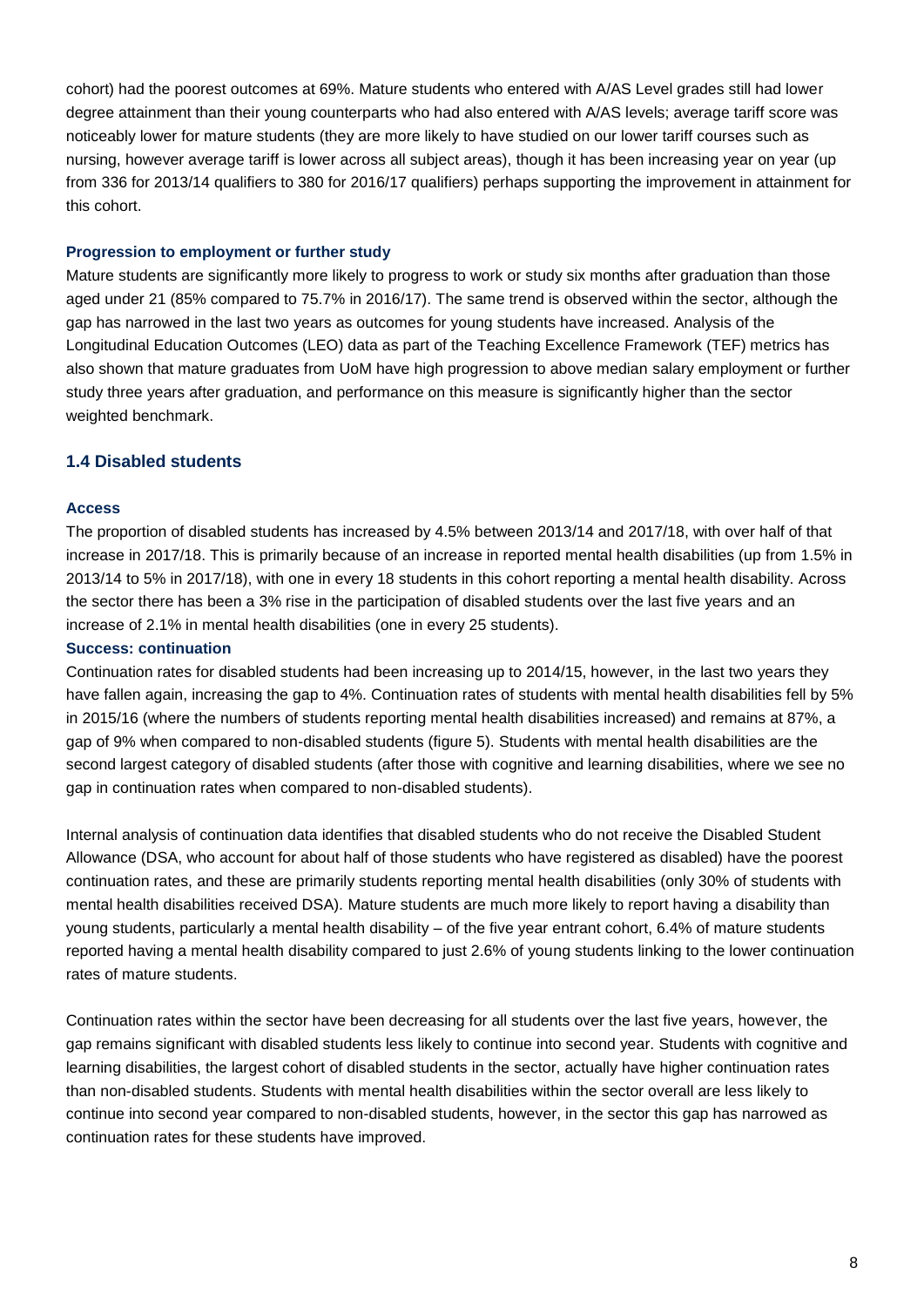### **Success: attainment**

Attainment of disabled students has increased by 7% in the last five years, but the gap has only reduced by 1% in the same time period (figure 6). Cohort sizes across the individual disability groups are small (between 100 and 400 each year) and are therefore prone to fluctuations, however, mental health disability has become the largest cohort in the last year at just over 400. Attainment for this cohort has increased by 16% across the five years, and the gap was just 5% in 2017/18. Attainment gaps within the sector for disabled and non-disabled students are smaller than at UoM (around 3%), and are particularly small for those students with mental health disabilities. The gap in the sector is largest for students with social and communication disabilities, however this group is too small to report on at UoM.

Disabled students at UoM do have lower average tariff scores than non-disabled students, however, regression analysis has found that disability status has a significant effect on attainment even when factors such as entry qualifications and subject are controlled for. Of the 2017/18 qualifiers who entered UoM with between 144 and 159 tariff points, 80.1% of those who were disabled obtained a good degree compared to 86.5% of those who were not disabled.





#### **Progression to employment or further study**

Whilst non-disabled students were outperforming disabled students in terms of progression three years ago, the gap has narrowed in recent years. In 2013/14 the gap was 7.2% and this has reduced to 3.1% in 2016/17. Response rates to the DLHE survey vary and can be low for certain cohorts of disabled students, therefore it is difficult to interpret trends and gaps across the years. Within the sector, disabled students are significantly less likely to progress to graduate level work or study than those without a disability, particularly those with sensory medical and physical disabilities, mental health disabilities and social and communication disabilities.

## **1.5 Care leavers**

#### **Access**

Data on care leavers is reported within the HESA student return, captured under two codes (01 – Care leaver (16+), students who have been reasonably verified as having been in care on or after their 16th birthday; and 04 – UCAS defined "In Care", those who were in care for at least 3 months at some point in their life) although these will also normally include Care leaver (16+) students too. The number of care leavers entering The University of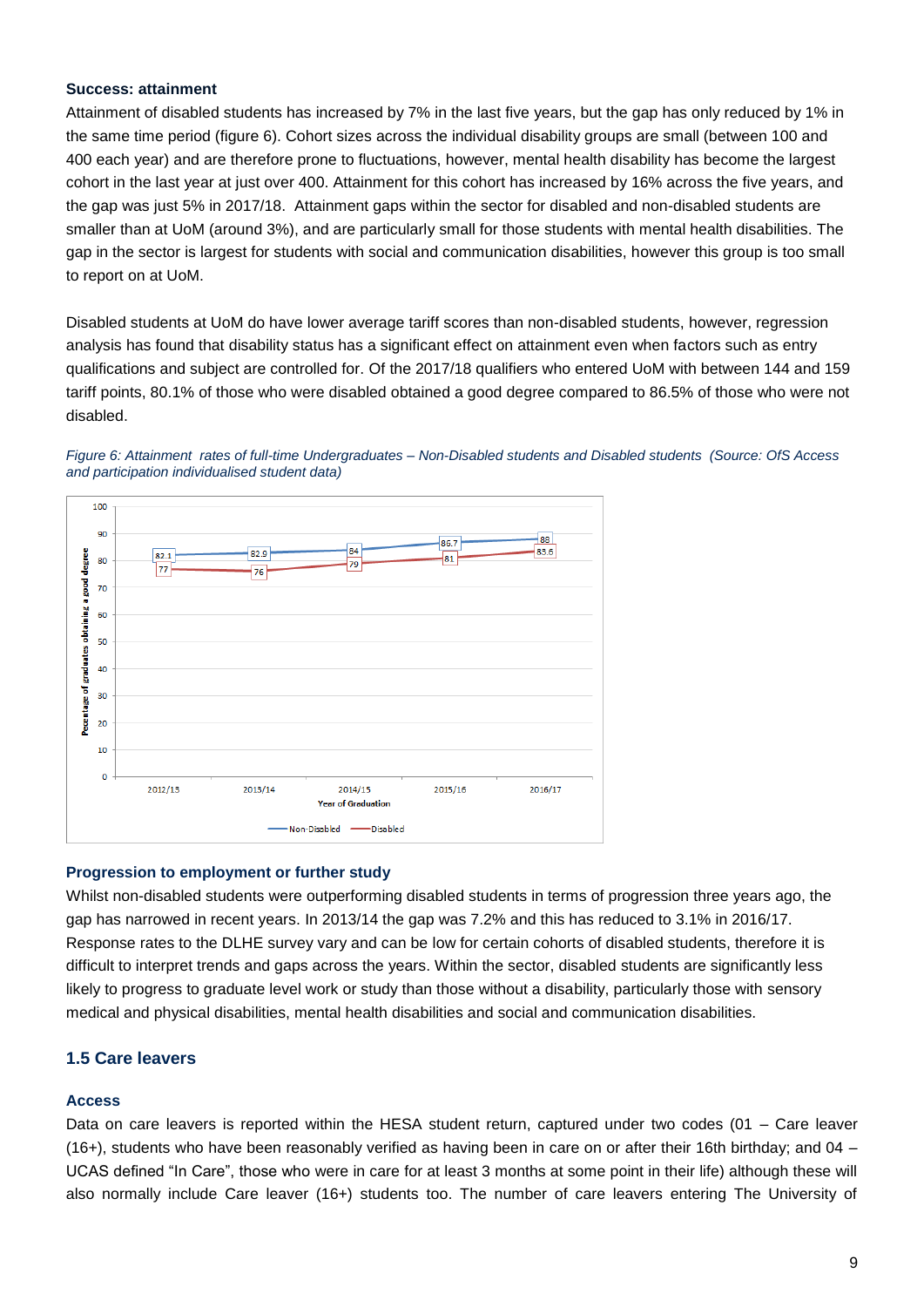Manchester each year is small (table 3), therefore percentages or comparisons with non-care leavers would not be meaningful.

Since 2013/14, 20 care leavers who were known to have been in care on their 16<sup>th</sup> birthday have entered The University of Manchester, with an additional 77 reporting through UCAS that they had experience of care. Our own internal data (only recorded in detail from 2015/16 onwards) highlights that, over the last three years, of the 35 UCAS defined 'In Care' students, 9 had met the requirements for an additional bursary from the University; (being under the age of 25 and having been in public care for a minimum of three months since the age of 11). All students are offered additional support through the Directorate for the Student Experience.

## **Success: continuation**

Of the 81 care leavers (HESA codes 01 and 04) who had entered the University between 2013/14 and 2016/17, 79% had continued into their second year which is lower than the University's average continuation rate. This is however based on a small population.

# **Success: attainment**

Cohorts of care leavers who have graduated from first class degrees in the last five years at UoM are even smaller. Of the care leavers who graduated in 2016/17 and 2017/18 from classified first degrees, 66.7% had obtained a first or an upper second class honours degree which is lower that the University's average degree attainment.

# **Progression to employment or further study**

The number of care leavers that had responded to the DLHE survey are too small to comment on their levels of progression.

# **1.6 Intersections of disadvantage**

There are many correlations and intersections of disadvantage for students at the University which have been discussed as part of this assessment of current performance. Analysis of our student population over the last five years indicates that:

- There are correlations across widening participation measures; students from LPNs are more likely to be from low income households, lower socio-economic backgrounds and more deprived areas.
- A number of ethnic groups are more likely to be from these WP backgrounds students who are Bangladeshi, Pakistani, Chinese or Black are more likely to be WP. Indian students and White students are underrepresented on WP measures.
- Students from WP backgrounds are much more likely to be living in their parental home, rather than in student accommodation in their first year of study. This also correlates to ethnicity with over 60% of Pakistani and Bangladeshi entrants living at home.
- Black students are over-represented in the mature student cohort.
- Disabled students are more likely to be from more affluent backgrounds. A greater proportion of mature and female students register as having a disability – in fact, over the last five years (2012/13 – 2017/18), 72% of students reporting a mental health disability were female. Using Heidi Plus data we can see that the sector patterns are similar where 58% of UK full time undergraduate entrants over the last five years who had a disability were female, and 61% were mature.

Understanding the relationships and intersections across these measures of under-representation enables us to be clearer and more defined about where gaps in access or success exist, and allows us to better target interventions and practice.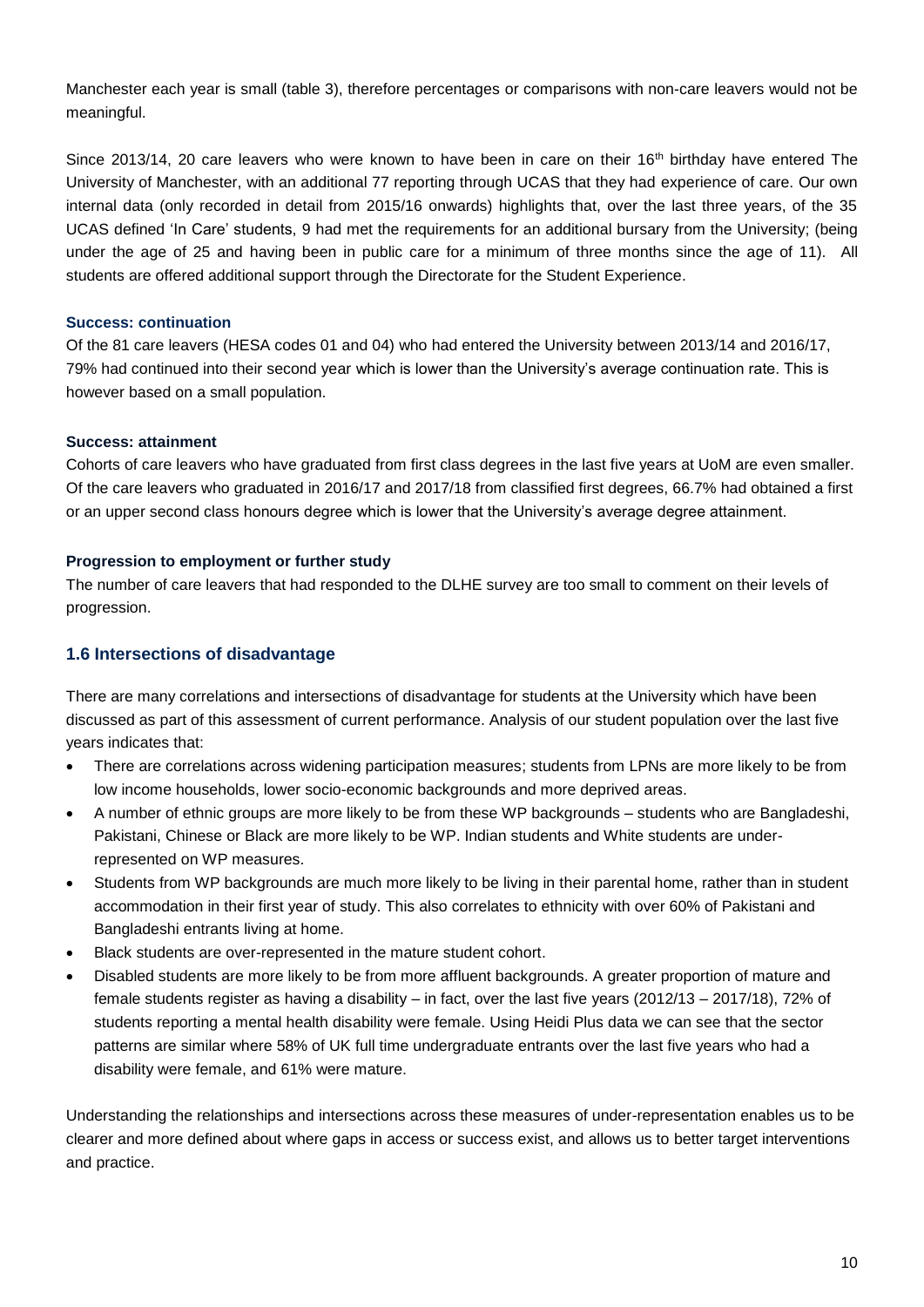# **1.7 Other groups who experience barriers in higher education**

We continue to monitor other groups of students who may experience barriers to HE. In 2017/18, 254 students registered on first degrees at The University of Manchester reported having caring responsibilities; of those, 89% were caring for children, 6% were caring for a disabled child, and 12% were caring for a relative. Most carers are studying nursing programmes in the School of Health Sciences, 82% are female, and White and Black females are over-represented in the carer cohort. Additionally, 51 students in 2017/18 have refugee status, and these students tend to be male BAME students. We also want to improve the quality of data we have in relation to LGBTQ+ students so that we can monitor outcomes of this group of students.

We also monitor the intake and success of our Initial Teacher Education and Training (ITET) cohort. Our data shows that across both primary and secondary groups, the University's recruitment from BAME, male and disabled groups is broadly in line with the Russell Group and sector averages. However the diversity of the British population has continued to increase and 48.6% of children aged between 5 and 15 living in Manchester are registered as non-White British. Recent analysis shows an increase in the number of students with caring responsibilities within our ITET student cohort. We know that studying for a PGCE, teaching on placements and managing coursework can be challenging alongside caring responsibilities<sup>3</sup> and to address this we are a targeting this group for additional support. To address the gaps in access and participation we have committed to deliver a programme of work to support male students, students with disabilities, students from BAME groups and those with caring responsibilities starting and completing a PGCE course and subsequently progressing into a successful teaching career.

# **2. Strategic aims and objectives**

Embedded into The University of Manchester's strategic plan are a set of principles and values that commit us to identifying and attracting the most able students, regardless of their background, and providing a superb higher education and learning experience. The commitments set out in this plan are part of a much broader strategy reflected in our three fundamental goals of world-class research, outstanding learning and student experience and social responsibility. These goals drive the University to deliver an institution with no boundaries to learning, and no barriers to study. Work to widen participation and close any gaps in outcomes between different groups of students is embedded across the institution and throughout the student journey. Based on this vision, the University, through our staff and students, commits to improving social mobility, regionally, nationally and internationally. Our strategic aims and objectives are underpinned by an overarching Theory of Change approach:

| <b>Rationale</b><br>(Assessment) | <b>Strategic</b><br><b>Measures</b><br>(Interventions) | <b>Objectives</b><br>(Intended<br>Outcomes) | <b>Strategic</b><br>Aim<br>(Intended Impact) |
|----------------------------------|--------------------------------------------------------|---------------------------------------------|----------------------------------------------|
| <b>Rationale</b>                 | <b>Strategic Measures</b>                              | <b>Objectives</b>                           | <b>Strategic Aim</b>                         |
| To provide, with                 | We will contribute to the                              | To take a lead role in                      | To improve equity of                         |
| partner HE and FE                | establishment of the Greater                           | bringing together HE                        | opportunity for young                        |
| institutions across              | Manchester Higher Governing                            | institutions across Greater                 | people and                                   |
| Greater Manchester,              | Board for AY2019-20.                                   | Manchester to address areas                 | prospective students                         |
| coordinated and                  |                                                        | of inequality in the school                 | across Greater                               |
| impartial IAG for                | We will develop a Maths                                | system, improve the                         | Manchester through                           |

 $\overline{a}$ <sup>3</sup> Murtagh, L., Invisible perceptions: understanding the perceptions of university tutors towards trainee teachers with parental responsibilities. Available at:https://www.tandfonline.com/doi/abs/10.1080/1359866X.2017.1312280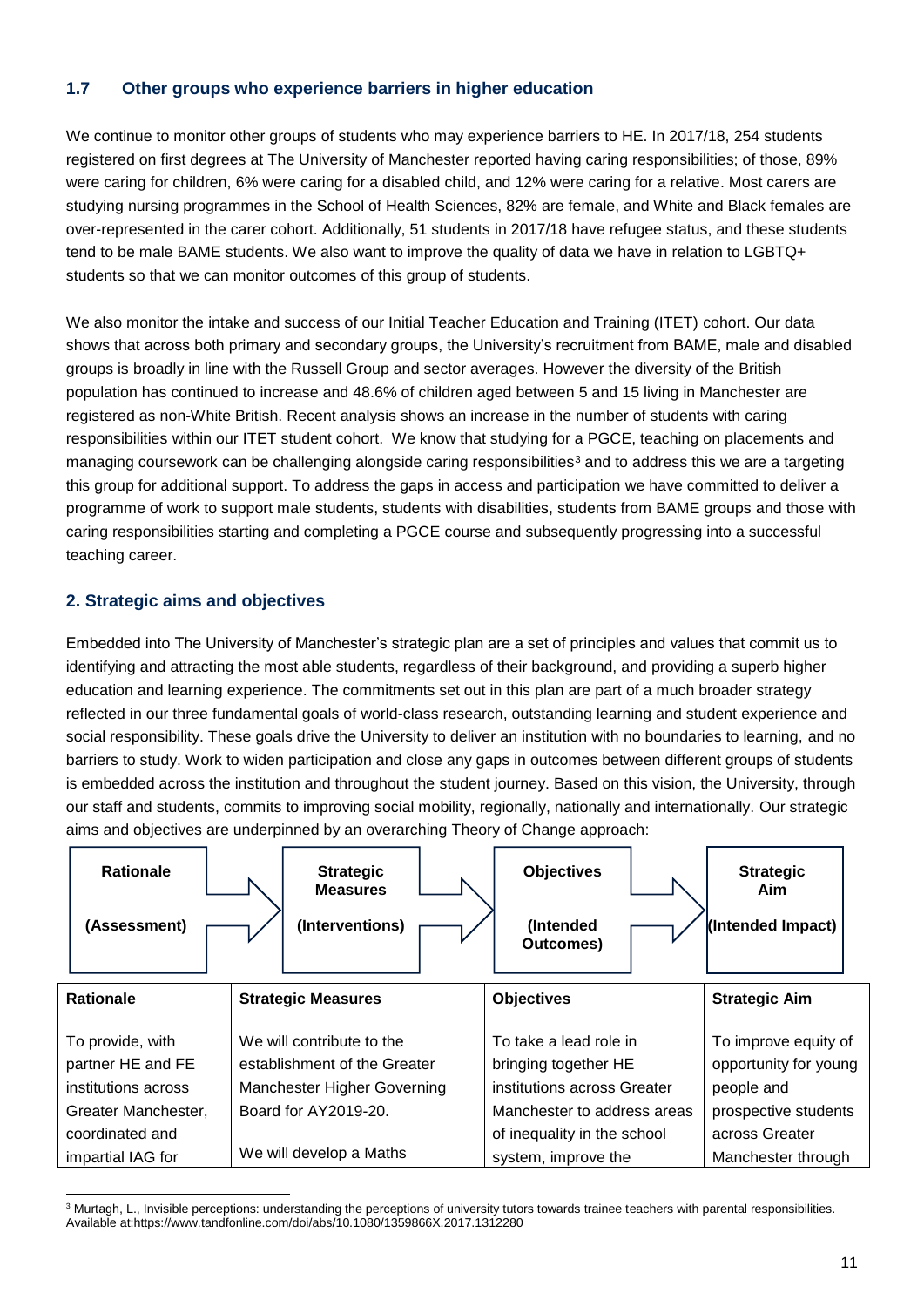| learners including<br>sustained and long-<br>term engagement.                                                                                                                                      | <b>Attainment Raising Strategy by</b><br>AY2020-21 in partnership with<br>organisations across Greater<br>Manchester. The strategy will be<br>focused in schools where maths<br>attainment is below the national<br>and regional average.<br>We will deliver the Scholars<br>Programme over the next 5 years<br>in collaboration with the Brilliant<br>Club in order to improve pupils'<br>confidence in specific<br>competencies which are important<br>for HE readiness. This work is<br>targeted at students who are<br>eligible for pupil premium, with no<br>parental experience of HE and<br>from the most deprived areas<br>(IDACI).                                                                                                    | accessibility of HE pathways<br>and the HE readiness of<br>learners from under-<br>represented groups.<br>To work with partners to<br>agree a timescale and<br>targets for developing the<br>GM HE Eco-system with<br>other providers and Greater<br><b>Manchester Combined</b><br>Authority.<br>To have a sustainable<br>infrastructure for delivering<br>collaborative, impartial IAG<br>for GM learners by July<br>2021. | the GM HE Eco-<br>system.                                                                                                                       |
|----------------------------------------------------------------------------------------------------------------------------------------------------------------------------------------------------|------------------------------------------------------------------------------------------------------------------------------------------------------------------------------------------------------------------------------------------------------------------------------------------------------------------------------------------------------------------------------------------------------------------------------------------------------------------------------------------------------------------------------------------------------------------------------------------------------------------------------------------------------------------------------------------------------------------------------------------------|-----------------------------------------------------------------------------------------------------------------------------------------------------------------------------------------------------------------------------------------------------------------------------------------------------------------------------------------------------------------------------------------------------------------------------|-------------------------------------------------------------------------------------------------------------------------------------------------|
| Young people from<br>the lowest areas of HE<br>participation are<br>under-represented at<br>The University of<br>Manchester compared<br>to those from the<br>highest areas of HE<br>participation. | We will increase capacity of our<br>Access Manchester Initiatives, in<br>particular the use of contextual<br>offers for students from areas of<br>disadvantage and low HE<br>participation (ACORN/POLAR4)<br>and low performing schools and<br>colleges. Following the<br>introduction of one-grade lower<br>offer for 2019 entry, we will review<br>the effectiveness of this approach<br>and introduce any changes for<br>2021 entry.<br>We will improve the targeting of<br>our Access Manchester Initiative,<br>particularly the Manchester<br>Access Programme, to specific<br>under-represented groups based<br>on our assessment of<br>performance. In particular White<br>and Black students from low<br>participation neighbourhoods. | To reduce the ratio of<br>POLAR4 quintile 5 and<br>quintile 1 groups from Q5:Q1<br>5.2:1 to 3:1 by 2025 thereby<br>matching the OfS ambition<br>for the sector.                                                                                                                                                                                                                                                             | To remove barriers<br>of access for<br>students from under-<br>represented groups<br>and increase access<br>to The University of<br>Manchester. |
| Analysis has identified                                                                                                                                                                            | We will undertake enhanced                                                                                                                                                                                                                                                                                                                                                                                                                                                                                                                                                                                                                                                                                                                     | To eliminate the unexplained                                                                                                                                                                                                                                                                                                                                                                                                | To remove barriers                                                                                                                              |
| that there is a gap in                                                                                                                                                                             | evaluation of our long-running                                                                                                                                                                                                                                                                                                                                                                                                                                                                                                                                                                                                                                                                                                                 | gap in good degree                                                                                                                                                                                                                                                                                                                                                                                                          | to study for students                                                                                                                           |
| degree outcomes                                                                                                                                                                                    | peer support programmes to                                                                                                                                                                                                                                                                                                                                                                                                                                                                                                                                                                                                                                                                                                                     | outcomes (1sts or 2:1s)                                                                                                                                                                                                                                                                                                                                                                                                     | from under-                                                                                                                                     |
| between Black and                                                                                                                                                                                  | understand the impact of these on                                                                                                                                                                                                                                                                                                                                                                                                                                                                                                                                                                                                                                                                                                              | between White and Black                                                                                                                                                                                                                                                                                                                                                                                                     | represented groups                                                                                                                              |
| White students; Asian                                                                                                                                                                              | the continuation and attainment of                                                                                                                                                                                                                                                                                                                                                                                                                                                                                                                                                                                                                                                                                                             | students by 2024/25 and to                                                                                                                                                                                                                                                                                                                                                                                                  | and eliminate the                                                                                                                               |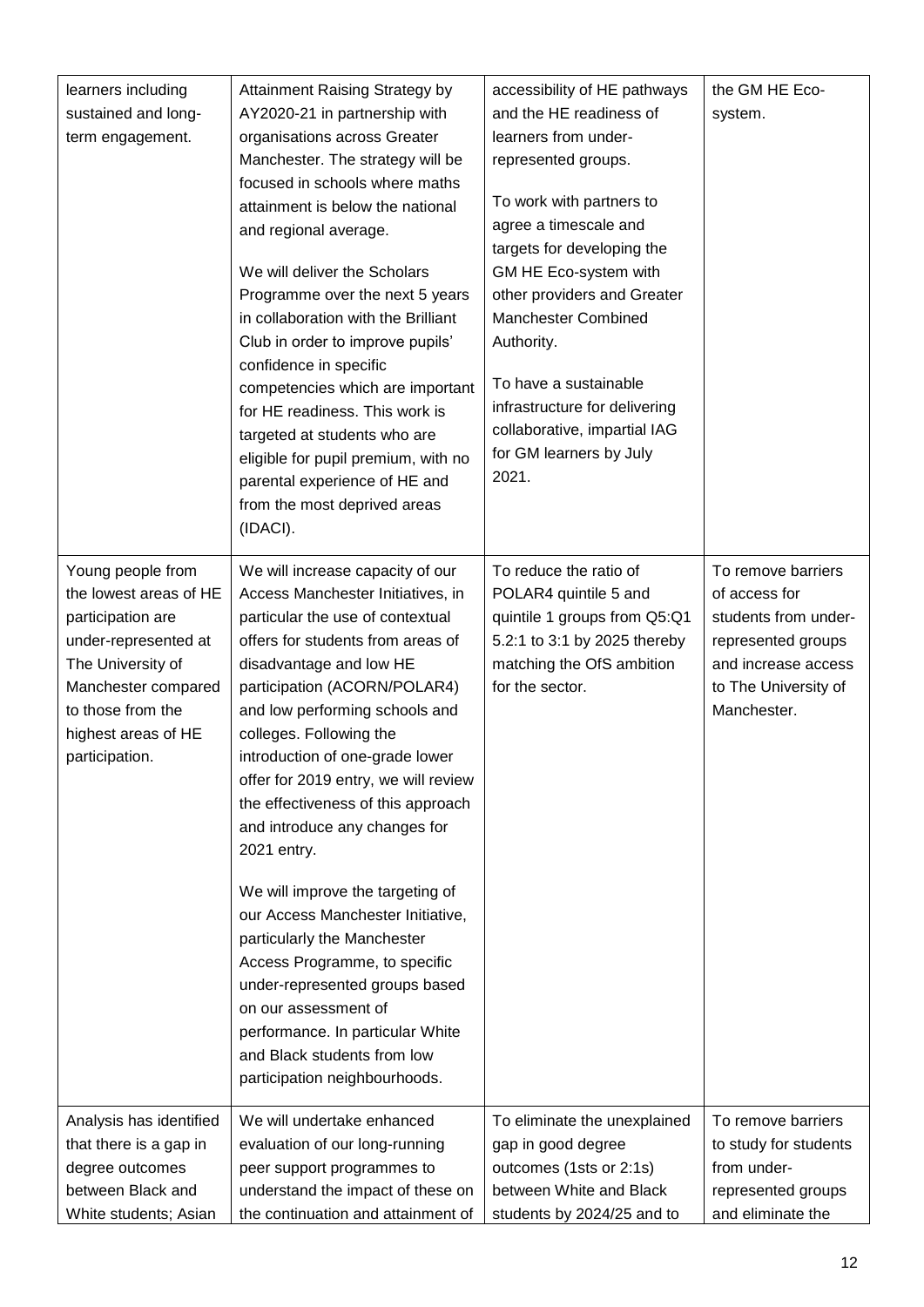| and White students;<br>Disabled and non-<br>disabled students;                            | students, in particular where we<br>see the biggest gaps as identified<br>by our assessment of                                                                                                                              | eliminate the overall gap by<br>2038/39 in line with the OfS<br>KPMs.                                                                                             | unexplained gaps in<br>outcomes with an<br>ambition to |
|-------------------------------------------------------------------------------------------|-----------------------------------------------------------------------------------------------------------------------------------------------------------------------------------------------------------------------------|-------------------------------------------------------------------------------------------------------------------------------------------------------------------|--------------------------------------------------------|
| students from low<br>socio-economic<br>backgrounds at The<br>University of<br>Manchester. | performance.<br>We will continue to deliver and<br>evaluate My Learning Essentials<br>and the impact this has on the<br>continuation and attainment of all                                                                  | To eliminate the unexplained<br>gap in good degree<br>outcomes (1sts or 2:1s)<br>between White and Asian<br>students by 2024/2025 and                             | eliminating the<br>overall gap.                        |
|                                                                                           | students and in particular where<br>we see the biggest gaps as<br>identified by our assessment of<br>performance for Black and Asian<br>students supporting the<br>commitments of our Race<br><b>Equality Charter Mark.</b> | to eliminate the overall gap<br>by 2038/39.<br>To eliminate the gap in good<br>degree outcomes (1sts or<br>2:1s) between disabled and<br>non-disabled students by |                                                        |
|                                                                                           | As part of our Teaching and<br>Learning Strategy, we will<br>establish The University of<br>Manchester Institute of Teaching<br>and Learning during AY 2019-20<br>and commence the delivery of the                          | 2024/25.<br>To eliminate the unexplained<br>gap in good degree<br>outcomes between students<br>from IMD quintile 1 and<br>quintile 5 by 2024/25.                  |                                                        |
|                                                                                           | Curriculum Evolution project with<br>a focus on inclusion, employability<br>and well-being. During 2019-20<br>we will also work to embed the<br>Diversity & Inclusion Student<br>Ambassador Programme and in                |                                                                                                                                                                   |                                                        |
|                                                                                           | partnership with our Students'<br>Union, evaluate how the co-<br>production of activity with our<br>students can support the<br>reduction of the unexplained gap<br>in degree outcomes between                              |                                                                                                                                                                   |                                                        |
|                                                                                           | White students and Black and<br>Asian students, taking account of<br>areas of intersectionality with<br>other WP measures such as<br>socio-economic status and<br>income, paying particular                                 |                                                                                                                                                                   |                                                        |
|                                                                                           | attention to IMD. We will also<br>continue the focus on living at<br>home/commuter students which is<br>also a partnership project with the<br>Students' Union.                                                             |                                                                                                                                                                   |                                                        |
|                                                                                           | In collaboration with other Greater<br>Manchester HEIs and the Greater<br>Manchester NHS we will establish                                                                                                                  |                                                                                                                                                                   |                                                        |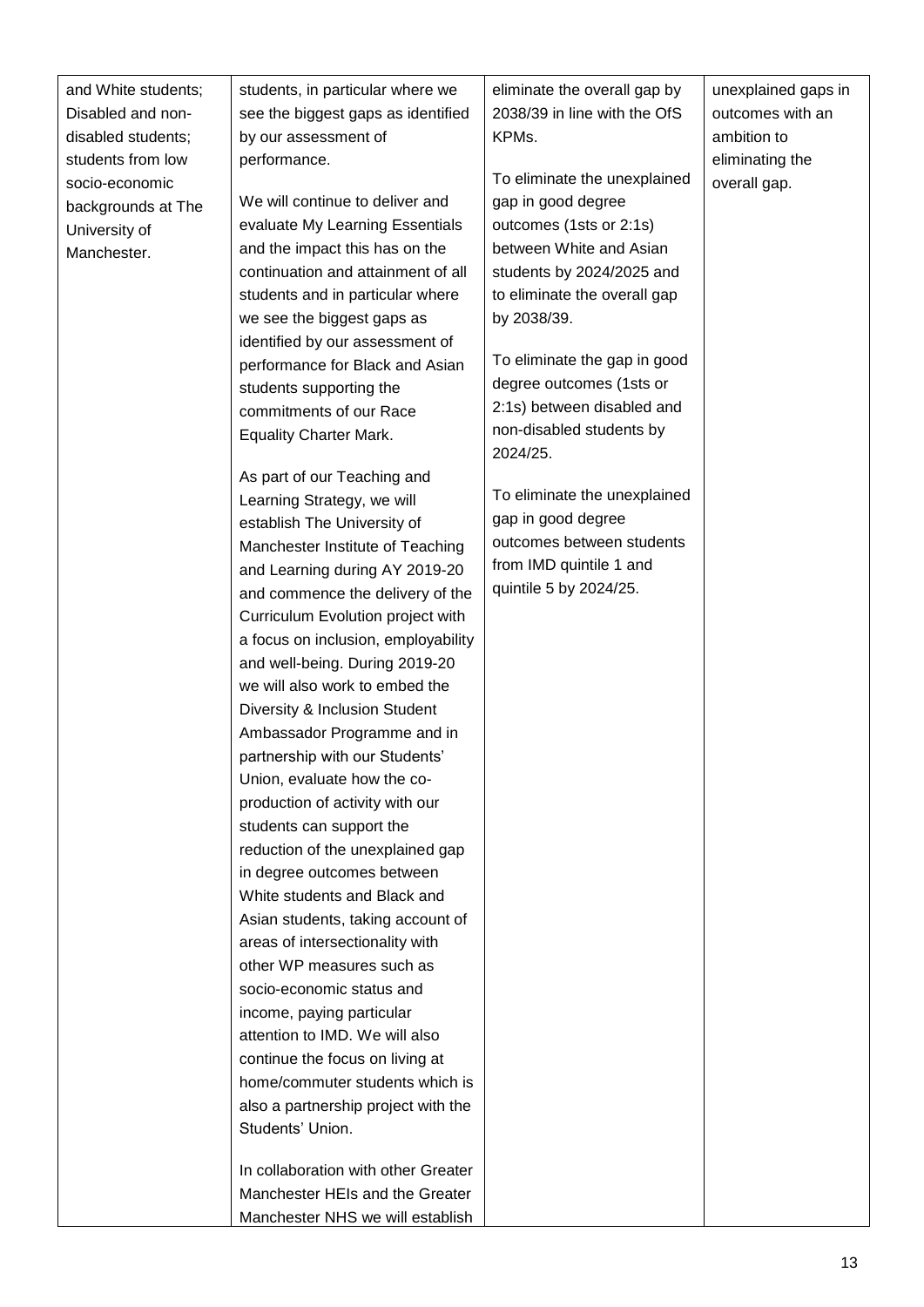|                                                                                                                                                                                                                                             | a 2-year pilot of The Greater<br><b>Manchester Student Mental</b><br>Health Hub commencing in<br>September 2019.<br>We will establish an in-house<br>Specialist Mentor provision for<br>students with mental health<br>disabilities and social and<br>communication disabilities.<br>We will use digital technology to<br>create an improved student<br>experience through the<br>developments to My Manchester<br>and My Student platforms.                                                                                                             |                                                                                                                                                                                                                                                                                                                                            |                                                                                                                                                                                 |
|---------------------------------------------------------------------------------------------------------------------------------------------------------------------------------------------------------------------------------------------|----------------------------------------------------------------------------------------------------------------------------------------------------------------------------------------------------------------------------------------------------------------------------------------------------------------------------------------------------------------------------------------------------------------------------------------------------------------------------------------------------------------------------------------------------------|--------------------------------------------------------------------------------------------------------------------------------------------------------------------------------------------------------------------------------------------------------------------------------------------------------------------------------------------|---------------------------------------------------------------------------------------------------------------------------------------------------------------------------------|
| Internal analysis and<br><b>TEF metrics shows</b><br>that Black and Asian<br>students at the<br>University are more<br>likely to remain<br>unemployed/in low<br>levels of employment<br>when compared to a<br>sector weighted<br>benchmark. | We will continue to deliver and<br>evaluate a targeted careers<br>support package consisting of<br>work experience bursaries,<br>student experience internships,<br>mentoring and targeted events<br>with employers for students from<br>low-income backgrounds, BAME<br>and disabled students.<br>We will aim to embed aspects of<br>the OfS Addressing Barriers to<br><b>Student Success project focusing</b><br>on the progression of and<br>transition into PGT study for<br>students from low participation<br>neighbourhoods and BAME<br>students. | To deliver targeted<br>interventions involving<br>employers and third sector<br>organisations.<br>To embed employability<br>within the curriculum<br>including enhanced<br>placement provision.<br>To set a new target based on<br>Graduate Outcomes data.<br>To reduce the gaps in access<br>of under-represented groups<br>at PGT study. | To close the gaps in<br>graduate outcomes<br>for under-<br>represented groups.<br>To eliminate the gap<br>in unemployment<br>between White and<br>Black students by<br>2024/25. |

# **2.1 Target groups**

The University has identified a number of student groups, from analysis of our own student body as described in section 1, or identified by Government/national data, that form part of our disadvantaged and under-represented target cohort. Our assessment of performance shows where there is intersectionality between different groups of students and we will also take account of this in our setting our objectives and strategic measures, in particular where we see gaps in success for low-income students from specific ethnic backgrounds and for commuter/living at home students who are more likely to be from a LPN and BAME.

In addition national data indicates that care-leavers, young adult carers, sanctuary seekers and estranged students face additional barriers when applying to and succeeding in higher education and students from these groups are also prioritised for our access, student success and progression work across the student lifecycle.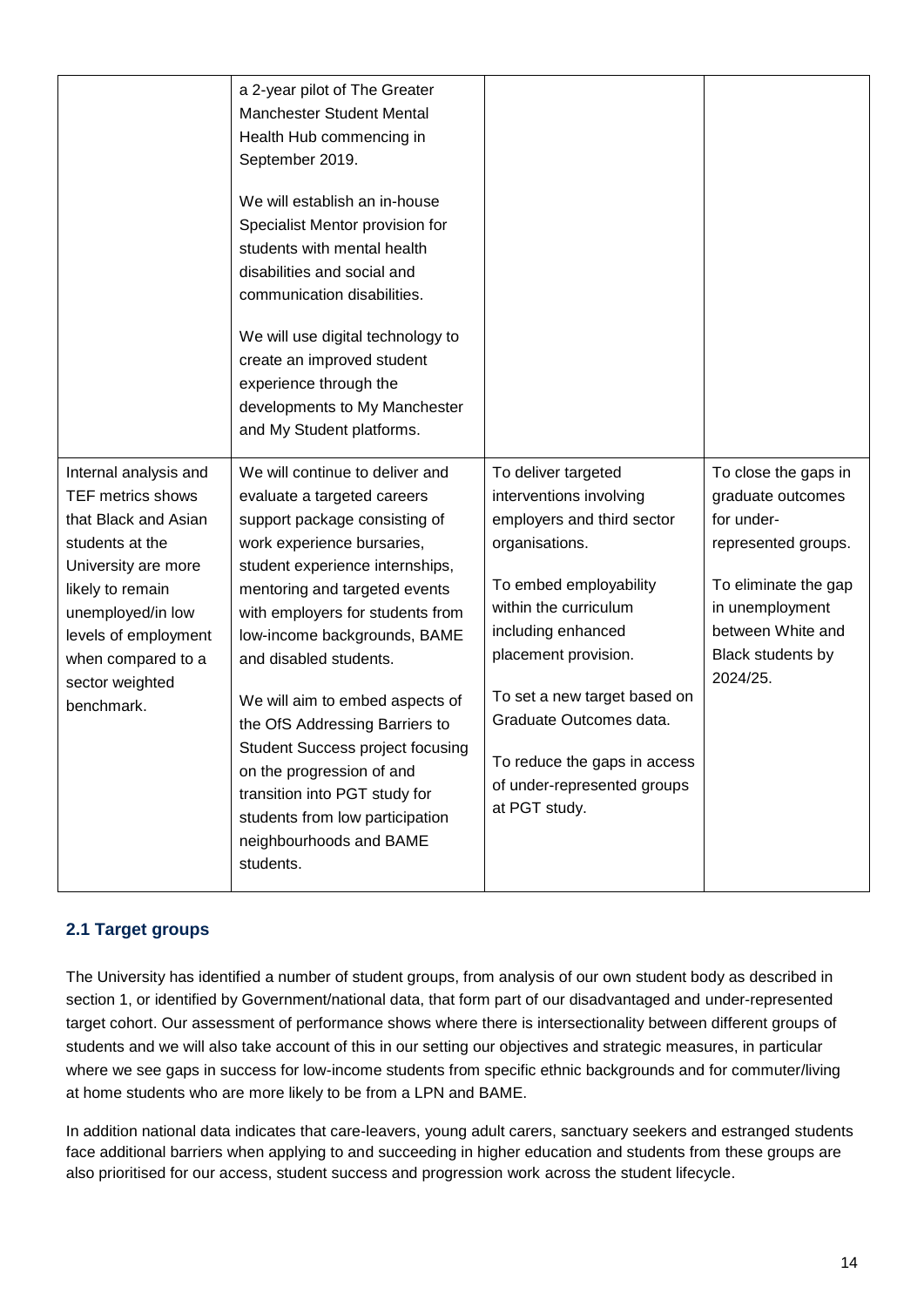The following table summarises which under-represented groups will be targeted and/or monitored, and at which stage of the student lifecycle. Groups highlighted in bold are targeted for specific interventions/targets based on our assessment of performance.

| <b>Access Pre-16</b>                                                                                                                                                                                                                                                                                                                                                         | <b>Access Post-16</b>                                                                                                                                                                                                                                                                                                                                               | <b>Success</b>                                                                                                                                                                                                                            | <b>Progression</b>                                                                                                                                                       |
|------------------------------------------------------------------------------------------------------------------------------------------------------------------------------------------------------------------------------------------------------------------------------------------------------------------------------------------------------------------------------|---------------------------------------------------------------------------------------------------------------------------------------------------------------------------------------------------------------------------------------------------------------------------------------------------------------------------------------------------------------------|-------------------------------------------------------------------------------------------------------------------------------------------------------------------------------------------------------------------------------------------|--------------------------------------------------------------------------------------------------------------------------------------------------------------------------|
| • Targeting primarily at<br>area/school level - state<br>sector, schools with high<br>proportion of disadvantaged<br>pupils in areas of low<br>participation to HE, lower<br>performing schools<br>• BAME students, particularly<br><b>Black students</b><br>• White students from<br>disadvantaged backgrounds<br>• Students where there is no<br>parental experience of HE | • Neighbourhoods where<br>HE participation is low<br>(LPN Q1 and Q2)<br>• BAME, particularly Black<br>students<br>• White students from<br>disadvantaged<br>backgrounds<br>• Low household<br>income/low socio-<br>economic groups<br>• Students where there is<br>no parental experience<br>of HE<br>• Low performing schools<br>and colleges<br>• Mature Learners | • Black and Asian students<br>• Disabled students<br>• Living at home students<br>• Low household<br>income/low socio-<br>economic groups<br>• Neighbourhoods where HE<br>participation is low (LPN Q1<br>and $Q2$ )<br>• Mature Learners | • Low household income/low<br>socio-economic groups<br>• BAME students<br>• Disabled students<br>• Neighbourhoods where HE<br>participation is low (LPN Q1<br>and $Q2$ ) |
|                                                                                                                                                                                                                                                                                                                                                                              |                                                                                                                                                                                                                                                                                                                                                                     | care-leavers, carers, sanctuary seekers, estranged students                                                                                                                                                                               |                                                                                                                                                                          |

# **3. Strategic measures**

# **3.1 Whole provider strategic approach**

Our widening participation work is embedded throughout the student lifecycle and is overseen by our Access and Participation Strategy Group chaired by the Vice-President for Teaching, Learning and Students. This Group has academic representation from our 3 Faculties, the Students' Union and senior professional services staff from Teaching and Learning, Careers, Campus Life (student support services, including disability advisory support and counselling), Widening Participation, Equality Diversity and Inclusion and Social Responsibility. This ensures that our widening participation targets and resource are aligned to other institutional strategies including Teaching and Learning, Employability and Equality and Diversity.

The University of Manchester is committed to creating an environment where diversity is celebrated and everyone is treated fairly, regardless of gender, disability, ethnic origin, religion or belief, sexual orientation, marital status, age, or nationality. In line with its responsibilities under the Equality Act 2010, the University reviewed and published its Equality Objectives in April 2016. The University has committed to take action to further understand and address any differential outcomes of undergraduate students in relation to access, retention, attainment and progression to a positive graduate destination in relation to disability, ethnicity, gender and socio-economic status. In addition the University is committed to better understanding the challenges, obstacles and barriers faced by different groups at the University and to foster good relations between people who share a relevant protected characteristic and those who do not share it. Our APP targets and strategies therefore support our Equality Objectives and the institution's work to deliver on the commitments of the Race Equality Charter Mark. The University of Manchester successfully renewed its Bronze Award status in 2019 which is the highest award that has been given to any UK university.

## **Access**

 $\overline{a}$ 

We believe in raising aspirations for all, not just those who wish to come to The University of Manchester, and this activity is an important strand of our pre-16 outreach work and social responsibility agenda. We are committed to the delivery of longer term outreach work and a key element of our approach includes intensive and targeted pre-16 activities with the most able, disadvantaged students<sup>4</sup>. Much of our pre-16 work is delivered in collaboration with

<sup>4</sup> https://www.manchester.ac.uk/connect/teachers/students/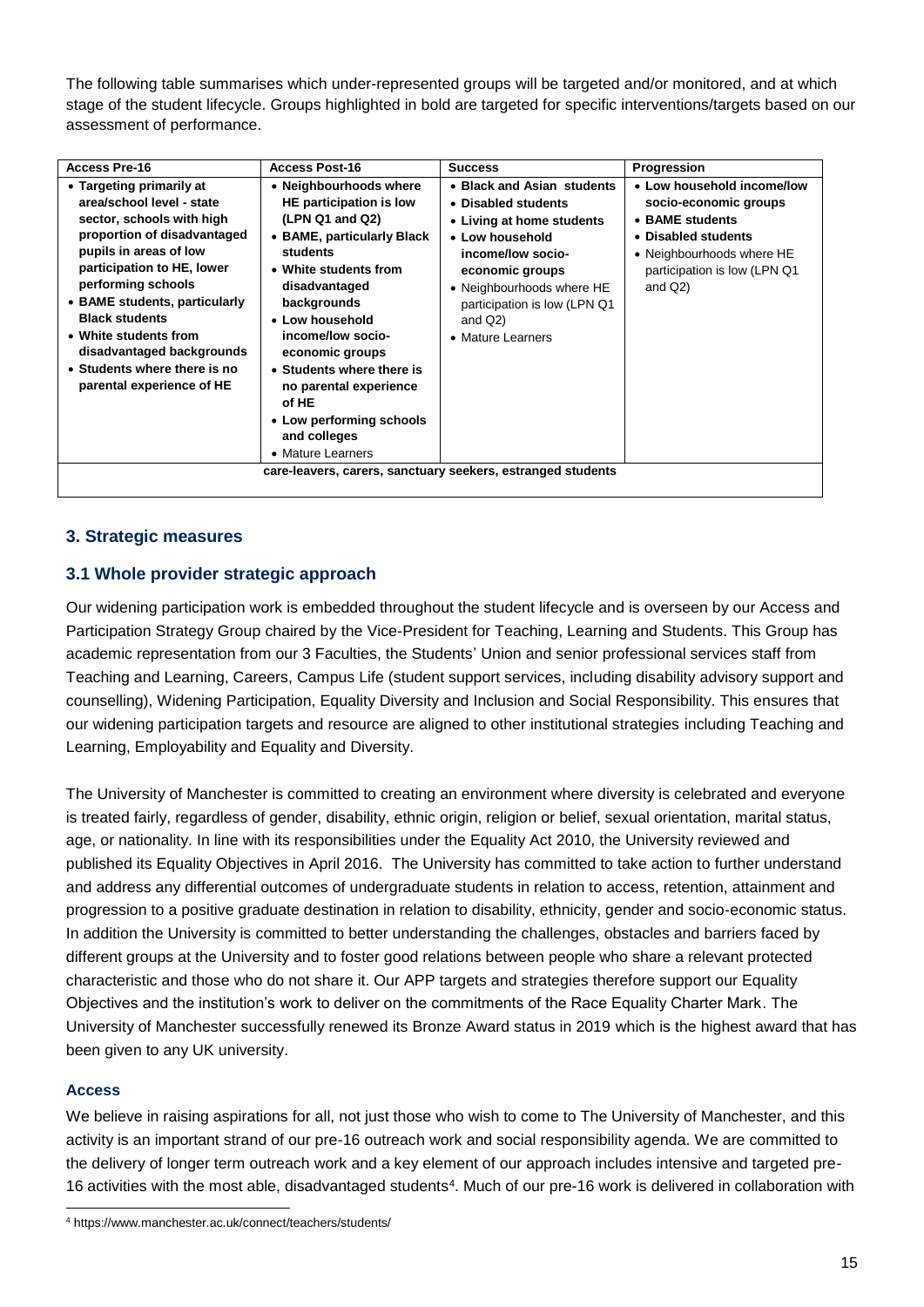other higher education institutions and third sector organisations<sup>5</sup> targeted as outlined in the table in 2.1. This includes our IntoUniversity Centre located in north Manchester providing a higher education presence in this local community and engaging young people aged 7-18 through long-term, sustained activity.

Work to support the progression of specific targeted groups such as care leavers is also done in collaboration and the University is an active member of the Greater Manchester Looked After Children's Forum. Through the Lancashire and North West SCiP alliance hubs, we will work collaboratively with other HEIs across the region to engage young people from military families. Through our Greater Manchester Higher partnership we will deliver collaborative information, advice and guidance relevant to young carers and estranged students as we do for other targeted groups such as care leavers and disabled students. In our 2019-20 APP we committed to signing the Stand Alone Pledge and work is being undertaken to have this in place for AY 2019-20.

The University has recently become a University of Sanctuary where we have committed to continuing our Article 26 Scholarships for sanctuary seekers and working with asylum seekers and refugee organisations to raise awareness of the support available to prospective students. Our Article 26 Scholarships are advertised to students as part of our student financial support package. We have given access to our University library as a place for asylum seekers and refugees to study and use as a reference facility. When students are awarded the Article 26 scholarship we track their progress and continue to offer support and advice during their studies and in preparation for graduation.

The University has made a strategic decision not to enter into specific school sponsorships as, in keeping with our goal to be a socially responsible institution, we want to invest our efforts and resource in a wide range of schools, particularly those in the most disadvantaged areas. We have therefore developed and will continue to build on a number of successful, long-term initiatives working across five key themes to contribute to improved attainment and outcomes for learners: i) Strategic Partnerships ii) Outreach iii) Curriculum Support iv) Teacher Education v) Research. This includes our School Governor Initiative, where we encourage and support staff and alumni to become school governors working with Inspiring Governance and Governors for Schools, and our Science, Engineering and Education Research and Innovation Hub (SEERIH) where we support improvements in primary science teaching through the provision of meaningful CPD opportunities. These themes will be a feature of our ambition to work with other partners to reduce the attainment gap in mathematics across Greater Manchester.

We have played a leading role in establishing the Greater Manchester Higher (GMH) Governing Board which will have oversight of the National Collaborative Outreach Programme, responsibility for embedding the Outreach Hub and identifying further opportunities for collaborative work. Through GMH we are committed to working collaboratively with other HEIs, with third sector organisations and employers to raise awareness of, and encourage progression to, the full range of HE opportunities. We aim through our collaborative work to:

- Raise the HE participation rate for learners from POLAR4 Quintiles 1 and 2 in Greater Manchester
- Increase the proportion of Care Leavers from the 10 Greater Manchester Local Authorities who progress to HE

The partnership does not currently have the regional data that will enable us to set appropriate targets in these areas but are committed to developing and delivering these targets during the period of this plan. A baseline and numerical targets will be developed during 2019-20 to be finalised ahead of AY 2020-21. Our post-16 access work enables prospective higher education students to find out about studying at The University of Manchester and other research-intensive institutions. We have developed Access Manchester<sup>6</sup>, our platform for post-16 widening access work to:

• provide a coherent framework for our range of widening access programmes, that students and their key influencers can easily understand;

 $\overline{a}$ <sup>5</sup> The University's current collaborations include The Brilliant Club, The Tutor Trust, IntoUniversity, Brightside, Advancing Access and ReachOut <sup>6</sup> <http://www.access.manchester.ac.uk/>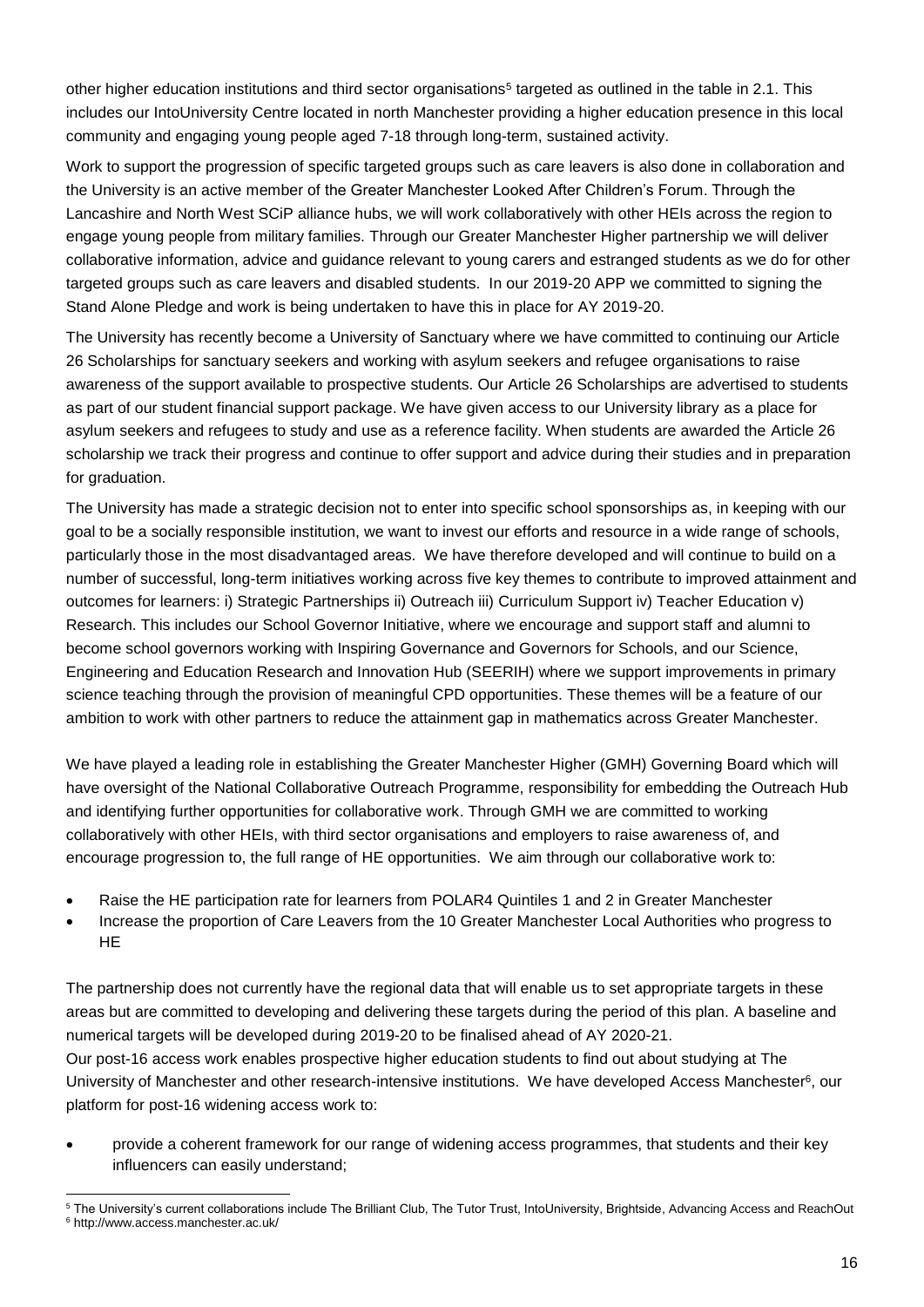- increase student awareness of the opportunities available to them at The University of Manchester;
- encourage student participation.

By providing a coherent identity and framework for our post-16 widening access activities, prospective students from under-represented backgrounds and their supporters are able to better navigate the pre-university opportunities available to them at The University of Manchester. Access Manchester is one of the key strategic measures that will enable us to deliver on our ambition to reduce our POLAR4 Q5:Q1 ratio as outlined in the table in 2.1, in particularly through strengthening our use of contextual data to make differential offers using recommendations from recent reports<sup>7</sup>. Through Access Manchester we also aim to address gaps in participation of Black and White students from disadvantaged backgrounds which includes monitoring the difference in offer rates between different groups of students.

# **Student Success**

Support for student learning and the enhancement of the student experience is a close collaboration between students, academic and professional support staff. Our key projects and strategies will continue to enhance our performance, across student learning support with schemes like My Learning Essentials (MLE); peer support including Peer Assisted Study Sessions (PASS); teaching quality and innovation through our pedagogic Manchester Institute of Teaching and Learning and the University College of Interdisciplinary Learning (UCIL); and student engagement via Stellify<sup>8</sup>. The University has adopted an inclusive approach to support for current students, underpinned by two clear ambitions – no barriers to studying, no boundaries to learning – to ensure that all students fulfil their potential. Whilst we aim to provide superb teaching, learning and support services for all students - we also recognise that 'one size does not fit all'.

Our assessment of performance has identified attainment gaps between White students and Black and Asian students, between non-disabled and disabled students and between the most and least disadvantaged students as measured by IMD. Whilst significant, there is a wide confidence interval with these gaps which is an indication of the small number of students represented by these gaps, therefore year-on-year progress may be susceptible to fluctuations. Through analysis of intersectionality, we have also identified gaps in the success of living at home/commuter students. Our strategic objectives and measures have been set to address these gaps. Through addressing the attainment gaps of these groups of students we expect to have an impact on continuation rates.

A distinctive feature of our learning support is the strength of the service provision by our non-academic units. The University Library has developed My Learning Essentials (MLE), a collection of face-to-face workshops and online resources, specifically designed to support students' academic skills development. Through MLE, the Library supports our efforts to close the gaps in access and student success for students from our WP target groups who may be at risk of not achieving their potential. The success of MLE has largely been achieved by the strength of the student voice in its development and this is detailed in section 3.2. We have undertaken analysis of student engagement with MLE and this shows that Black and Asian students are over-represented amongst MLE users and are more likely to be multiple users.

The University seeks to provide all first year students with a supported introduction to higher education by delivering a comprehensive Peer Support programme. The University's Peer Support programme is recognised internationally as an example of best practice and we host the national PASS centre to support HEIs to further understand and develop peer support programmes. Our Peer Support programme offers all new students the structure to seek guidance from students in a higher year of the same course. We deliver two distinct Peer Support schemes: Peer Assisted Study Support (PASS) and Peer Mentoring. Both schemes are centrally coordinated, discipline owned and student led, enabling Academic Schools to select and take ownership of their scheme by designing provision that best meets the needs of their students. The scale of Peer Support is truly institution wide with over 1700 student volunteers undertaking the role of either Peer Mentor or PASS Leader, and our volunteers report that one of the chief benefits of PASS is the sense of community that permeates all years of the same course. Our internal evaluation has demonstrated that there is an association between attending PASS sessions

 $\overline{a}$ <sup>7</sup> Boliver, V., Crawford, C., Powell M. and Craige W ( 2017) 'Admissions in Context'. Available at: [https://www.suttontrust.com/wp](https://www.suttontrust.com/wp-content/uploads/2017/10/Admissions-in-Context-Final_V2.pdf)[content/uploads/2017/10/Admissions-in-Context-Final\\_V2.pdf](https://www.suttontrust.com/wp-content/uploads/2017/10/Admissions-in-Context-Final_V2.pdf) 

<sup>8</sup> https://www.manchester.ac.uk/study/undergraduate/parents-supporters/stellify/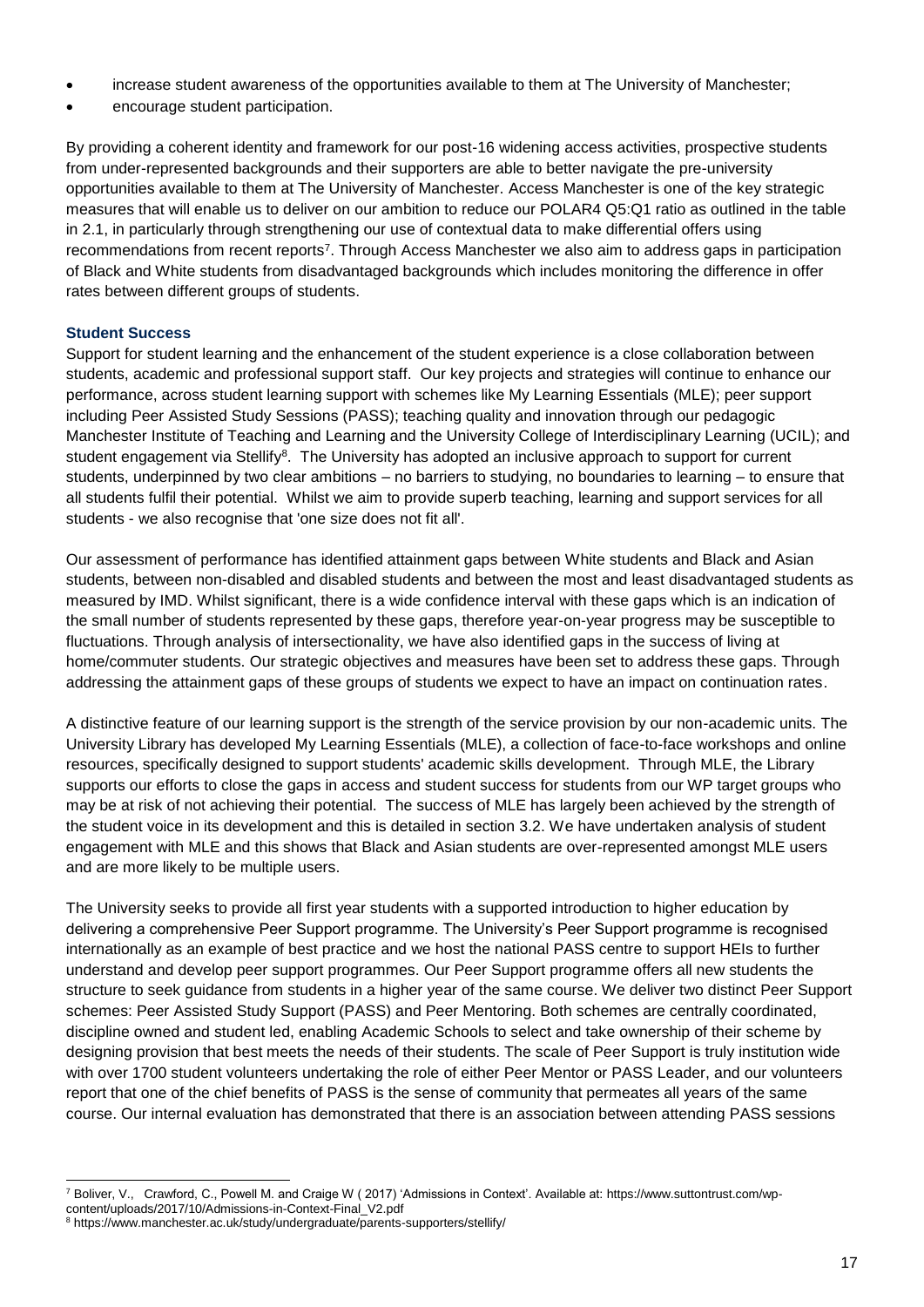and improved exam attainment<sup>9</sup>, a result of higher year students articulating the informal demands of higher education, often considered hidden curricula<sup>10</sup>. We plan to embed evaluation within our established Peer Support schemes and interrogate engagement within our schemes to improve attendance amongst commuter students. To do this, we will consider timetabling and different modes of delivery of Peer Support schemes to ensure all students can access the benefits of learning from their peers.

As students progress through their course the University is committed to excellent teaching and delivering transformative learning experiences. As a result, we are establishing the Manchester Institute for Teaching and Learning (MITL). MITL will:

- 1. Influence the teaching culture across the University through effective use of 'future teaching leaders' and their local activities as well as a range of cross-university events and development opportunities.
- 2. Lead on cross-University change projects relating to teaching enhancement.
- 3. Develop and support communities of practice in areas relating to teaching enhancement.
- 4. Raise awareness of existing academic staff development opportunities, identify gaps in provision and work with Staff Learning and Development to ensure that academic staff have access to timely and high quality training and support.
- 5. Proactive and effective engagement with students building on existing good practice in student consultancy, co-creation and student research into their academic experience.

As referenced in the table in 2.1, MITL will lead on cross-University change projects and 'Curriculum Evolution' will be one of the principal change projects. The purpose of Curriculum Evolution is to evolve curricula to improve student attainment with a focus on inclusion, employability and well-being. This work will build on the recommendations of our Differential Attainment Project (2017-2019) which acknowledged the need for better engagement with students in non-subject specific provision and concluded that we undertake a review of curricula. We recognise curricula impacts<sup>11</sup> and will enhance curricula and explore pedagogical approaches by examining courses using three central themes: inclusivity, employability and wellbeing. As MITL is in its infancy, the direction of Curriculum Evolution may shift, although our commitment to developing our curricula will not. As evidence of this, we are currently formulating an employability pilot, PASS for Placements, in the Faculty of Science and Engineering considering how we utilise our PASS Leaders to increase the uptake of placement opportunities.

As identified in the table in 2.1 we will work across Greater Manchester (GM) with HEIs and the regional NHS to launch, in September 2019, a new GM Mental Health provision for students with significant mental illness. The two year pilot will seek to address the current gap in treatment provision for students experiencing mental health difficulties as University services and NHS services attempt to co-work without structures or formal agreements leading to the risk of fragmented care. This proposal aims to deliver transformed mental health services for HE students in GM and will create a seamless pathway from in-house support services through to NHS provided specialist treatment, allowing more students to receive appropriate support. The pilot will be evaluated against key outcomes including the impact on continuation and attainment of students who access the new service.

Despite being eligible for DSA funded support, many students with mental health disabilities either do not seek the funding or do not take up the support they have been assessed for. Given the link between DSA funding and support and continuation rates for students with a mental health disability, we will seek to increase the number of students applying for DSA funding and similarly increase those who go on to take up the funded support. We will achieve this by developing an in-house Specialist Mentor provision for students with a mental health disability or a

 $\overline{a}$ <sup>9</sup> Fostier, M. and Carey, W. (2007) 'Exploration, experience and evaluation: Peer Assisted Study Scheme (PASS), sharing the experience of The University of Manchester: 480 1st year bioscience students'. In *Science, Learning and Teaching Conference*, 19-20 June, 2007, Keele University, UK. Available at[: https://www.heacademy.ac.uk/system/files/transition-exploration-experience-evaluation.pdf](https://www.heacademy.ac.uk/system/files/transition-exploration-experience-evaluation.pdf)

<sup>10</sup> Mountford-Zimdars, A., Sanders, J., Moore, J., Sabri, D., Jones, S. and Higham, L. (2016) 'What can universities do to support all their students to progress successfully throughout their time at university'. *Perspectives: Policy and Practice in Higher Education*, [online] 21 (3): pp. 101-110. Available at[: http://dx.doi.org/10.1080/13603108.2016.1203368](http://dx.doi.org/10.1080/13603108.2016.1203368)

<sup>11</sup> Cousin, G. and Cureton, D. (2012) 'Disparities in student attainment'. York: Higher Education Academy. Available at: [https://www.heacademy.ac.uk/system/files/hub/download/worlverhampton\\_2010\\_disa\\_final\\_report\\_copy\\_1.pdf](https://www.heacademy.ac.uk/system/files/hub/download/worlverhampton_2010_disa_final_report_copy_1.pdf)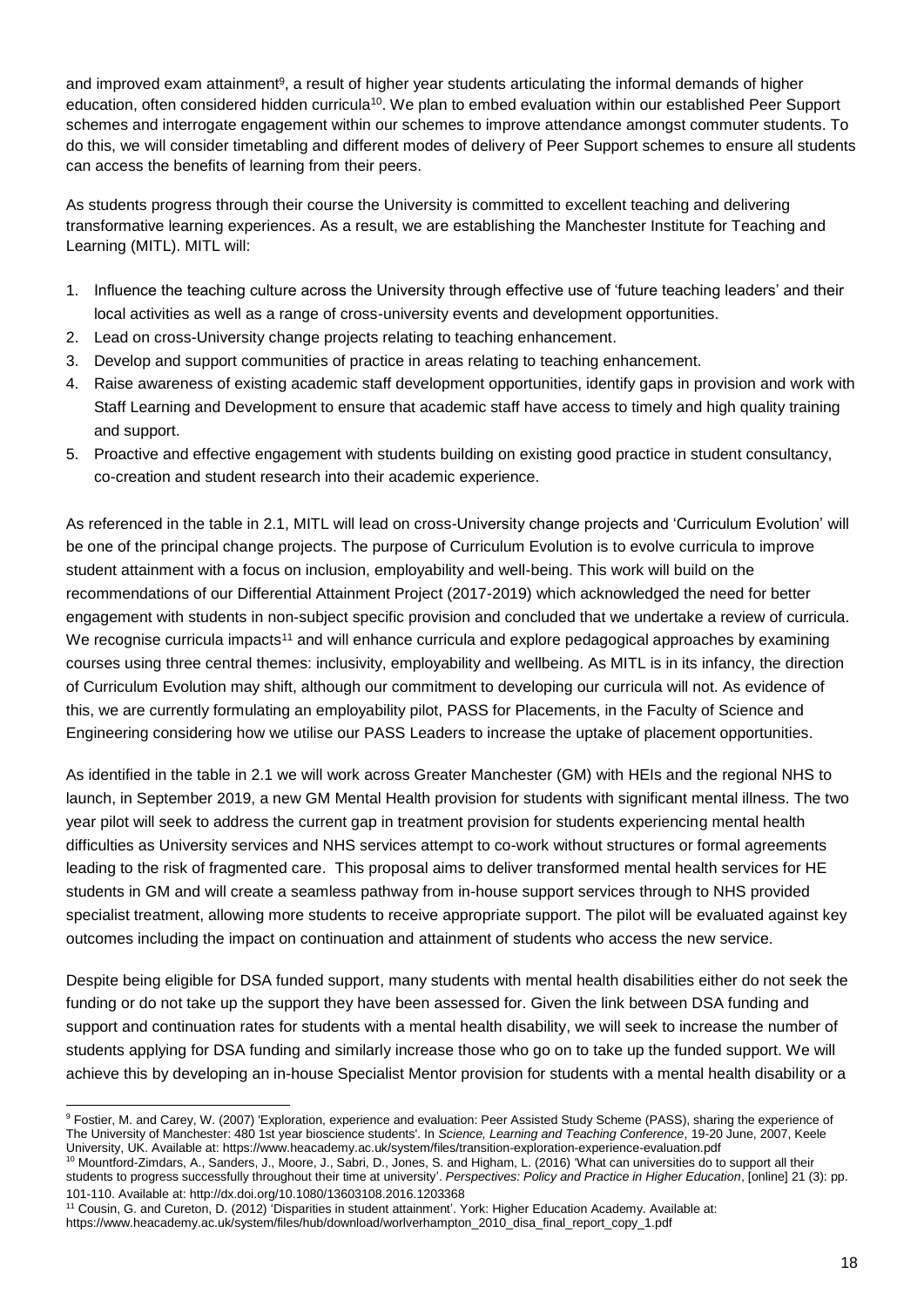social and communication disability, to launch in September 2019. This will be co-located with other mental health support services and will allow a comprehensive support package to be offered including psychological intervention and support, disability support for adjustments and specialist mentoring in relation to academic attainment and continuation*.*

Of the 2017/18 FT UG entrant cohort, just 27% of mature students were living either in University halls or private halls (compared to 80% of young students). Our mature students are more likely to be living in the parental home (20%, compared to 17% of young students), their own residence (27% compared to 1% of the young cohort), or other rented accommodation (26% compared to 2% of the young cohort). We have identified living at home/commuter students as a target group for student success activities and will address this through our Living at Home student project delivered in partnership with our Students' Union which will also support other targeted groups such as carers.

Evaluation of our financial support has demonstrated the impact this has in enhancing the student experience. In 2018 94% of respondents said that the Manchester Bursary had been important or very important for their ability to financially continue with their studies. Our financial support for students is delivered through our Manchester Bursary<sup>12</sup> which provides an annual cash bursary to students from low-income households. The 2020 entry cohort of students will be eligible for the following support: £2,000 per annum cash award for students from incomes below £25,000 and £1,000 per annum cash award for students from incomes between £25,000 and £35,000. We have a robust evaluation plan to assess the impact of this support using quantitative and qualitative methods which are detailed in section 3.3. Our investment in financial support expenditure has decreased over the last few years due to: a decrease in home student numbers; reductions that have been made to the level of financial support given to individual students in recent years which are still working their way through the system.

We also provide a living cost support fund for students who find themselves in hardship and have used this to provide support for targeted groups of students including support for estranged students and care leavers during the summer vacation period.

# **Student Progression**

 $\overline{a}$ 

The Careers Service supports the University's WP strategy from pre-entry, through undergraduate studies and beyond via our graduate destination support and alumni community. Pre-entry support includes supporting colleagues in the delivery of targeted WP events through provision of careers information and advice and the championing social mobility issues with graduate recruiters. Initiatives for current WP UG students include enhanced support for undergraduate students who have completed the Manchester Access Programme, Care Leavers, Living at home and Mature Students in conjunction with the analysis of attendance data from across the Careers Service to identify areas of need for bespoke WP focused Faculty, School and Programme level activities. Over the last 5 years we have seen the gap in outcomes for WP and non-WP students in positive graduate destinations reduce. The OfS data suggests that there are currently no significant differences in progression to employment or further study for our students on the basis of ethnicity, POLAR4 Q1 or disability. Mature students are significantly more likely to progress to work or further study than those aged under 21 and the University is undertaking further analysis to understand what extent this is due to structural factors. The first Graduate Outcomes data is due to be published in 2020, and we are committed to reviewing the data to identify any significant gaps between different groups of students and subsequently setting targets to reduce these.

The Careers Service supports disabled students through a range of tailored activities, including regular sessions on disclosure, disability friendly employers and extended careers guidance appointments. Disabled students have also been given early access to all our careers fairs plus specific help in using these events. We recognise that disabled students have many barriers to finding appropriate employment and that bespoke events and one-to-one support are effective ways of offering enhanced assistance to this group. In our assessment of performance, students in

<sup>12</sup> https://www.manchester.ac.uk/study/undergraduate/student-finance/2019/uk/university-support/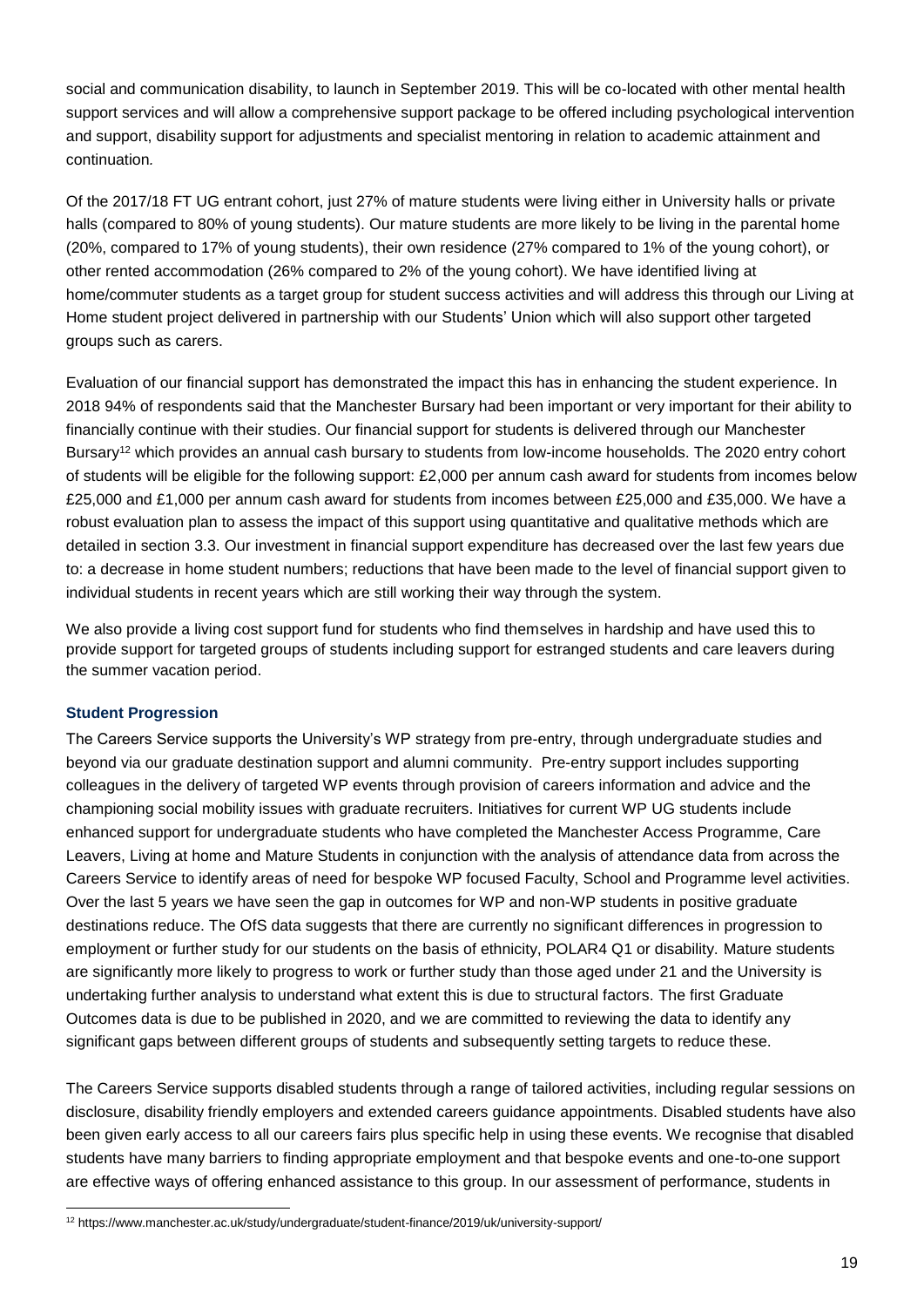receipt of the DSA are less likely to be in a positive graduate destination six months after graduation. We have therefore extended our Student Experience Internship (SEI) programme to include a targeted strand for disabled students, providing 8-week paid internships with local businesses at the end of their second year. The Careers Service works closely with the Disability Advisory and Support Service on a number of shared events.

We also recognise that one of the biggest barriers students can face when attempting to secure work experience is the financial costs involved. Often these opportunities are unpaid or the level of remuneration is relatively low in comparison to the salary offered and the location of the work. To combat this, the Careers Service offers a Work Experience Bursary scheme which allows students from low household incomes to apply for up to £1000 to assist with accommodation, travel and care costs.

Another key aspect of work with WP students is to help them build networks. The Manchester Gold career mentoring programme run at the University prioritises opportunities for students from low income households, helping them get insights and build contacts in areas of work that interest them. The University also works closely with alumni around the world to offer students from low income households the opportunities to find out more about work and life in other countries. This programme, "Global Graduates" funds 30 such students per year to work with alumni in New York, Paris, Singapore, Hong Kong, Toronto and San Francisco. Most students find this a life changing experience and a real enabler of social capital.

The University has been part of a successful collaborative OfS bid which will fund a the 3-year *Graduates for a Greater Manchester* project*,* The collaboration focuses on digital skills and is designed to address the skills gap in one of the city's fastest growing sectors. Its specific aim is to help local graduates, from disadvantaged backgrounds, boost their confidence in these industries by harnessing, enhancing and using the digital skills they already have as 'digital natives.' The collaboration is being led by MMU and the universities are working with Manchester City Council, Greater Manchester Combined Authority, Greater Manchester LEP, the Skills Hub, Manchester Digital, Sharp Future, the Students Unions (MMU & UoM) and the Higher Education Careers Services Unit (HECSU).

The University is increasingly focussing on issues related to widening access to postgraduate study. Between January 2017 and February 2019 we were part of one of the OfS Addressing Barriers to Success Projects. The focus of our project was on undergraduate and postgraduate students from areas of low participation and BAME backgrounds and looked to close the gap in student outcomes by helping them progress to, and succeed in, postgraduate study. We are committed to embedding elements of this project into our work and contributing to growing the body of evidence in this area. We have also introduced our own Manchester Master's Bursary, providing £3,000 to students studying for a Master's who meet the award's widening participation criteria.

# **3.2 Student consultation**

The University works in close partnership with its students and has an excellent working relationship with The University of Manchester Students Union (UMSU). The University funds a permanent staff position based in the Students' Union. The Widening Access Co-ordinator provides a permanent, strategic, collaborative link between University and the Students' Union, across Student Action, student societies, the elected student executive team and our Volunteering and Community Engagement team.

A response to our Access and Participation Plan from our Students' Union is included in Appendix 1. As a result, we have committed to developing our work with LGBTQ+ students and understand the needs and barriers of this group of students which was a key priority highlighted by the Student Union.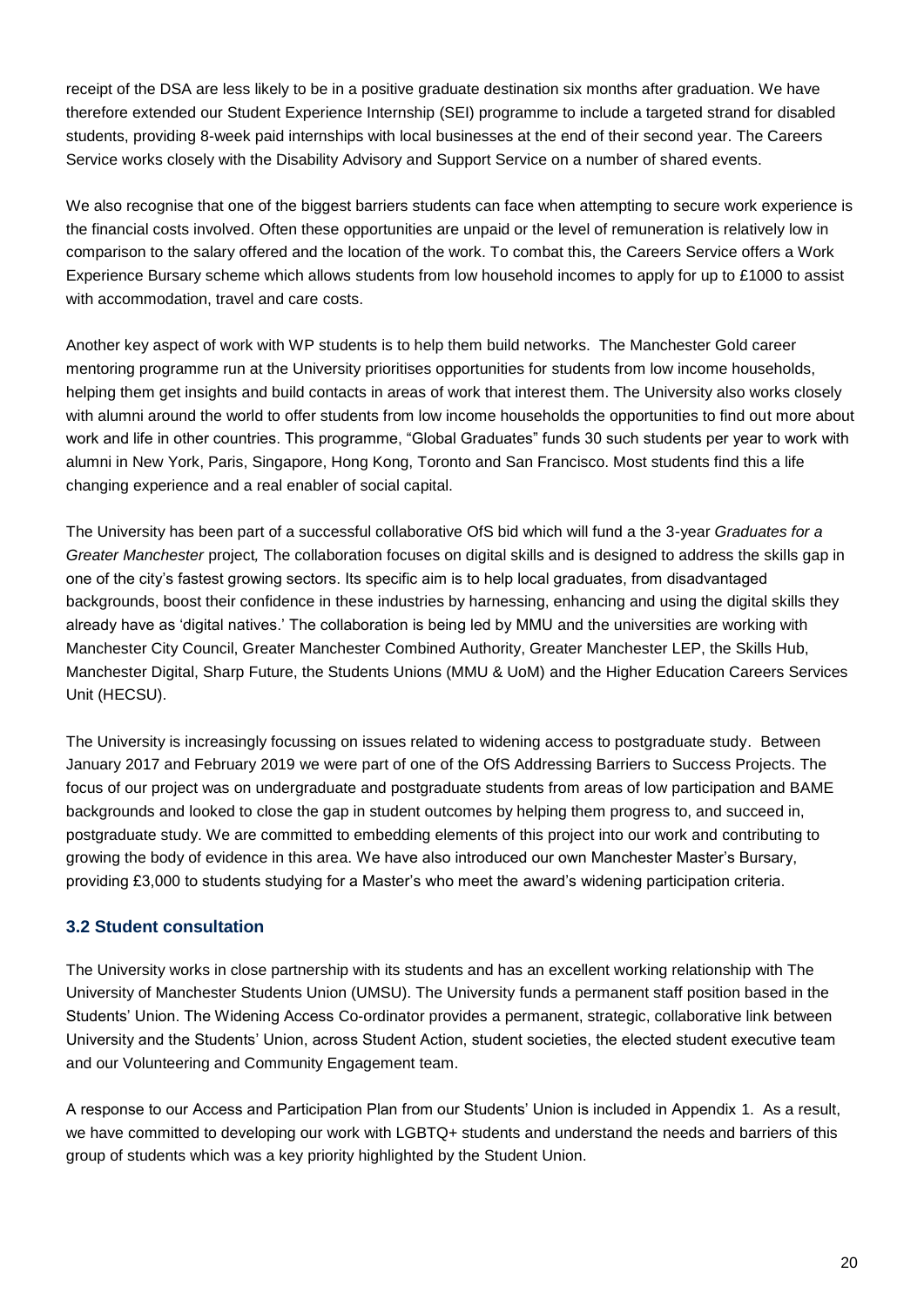In December 2018, we carried out focus groups with a diverse range of current students inviting student representatives from the Students Union Education committee, the Access All Areas committee, course representatives and our Executive Officers. These groups enabled us to test current students' level of knowledge and understanding in relation our widening participation work and the key priorities and groups our students felt the University should focus their work on. In future we will work with the Students Union to hold focus groups with students on specific topics and themes relating to our strategic measures so that students are involved in shaping the approach. We have the full support of the Access and Liberation Executive Officer and UMSU in facilitating these focus groups and will take on board their feedback about how we make the strategic aims of the APP more accessible to students. One of the first ways we will approach this is by arranging an annual briefing for the Students' Union's Executive Officers who sit on the institution's key decision-making groups so that they are up-todate with the our APP commitments and feel confident to engage with the development and monitoring of the plan.

The Students' Union's Executive Team is represented on all key decision making groups relating to widening access and student success at the University including the Planning and Resources Committee and the Access and Participation Strategy Group. We are mindful of the importance of ensuring provision for broader student engagement and so, in addition to the SU Executive members, we have student representation on our Access and Participation Monitoring and Evaluation sub-group and on our BAME Access and Participation Working Group. Our BAME Access working group will soon be carrying out focus groups with current BAME students to allow us to test our assumptions around access to The University of Manchester for learners from this target group.

The University seeks to actively involve the contributions of our students in developing the strategic direction of the University and this was a feature of the recent Our Future consultation in which over 300 students contributed suggestions to determine the 2030 strategic vision of the University. We value the insight of our students and are creating a framework to illustrate how students can shape their experience and that of their peers. We provide a platform for students to collaborate and challenge the University using many approaches such as supporting an established academic representative system and enabling students to be involved in the review of curricula. Our successful Diversity and Inclusion Student Ambassador Scheme is an excellent example of a co-production model bringing together staff and students to improve outcomes for students from BAME backgrounds. Initially funded by HEFCE then OfS, we are committed to embedding this work as part of our Teaching and Learning Strategy and learn from the co creation model to support other access and participation strategies.

Another example of student engagement is the work of the University of Manchester Library which employs 20 current students on a part-time casual basis as members of the Library Student Team. The Student Team is made up of students from all three Faculties across all educational stages (UG, PGT and PGR). These students form a core developmental team that supports all of the Library's learning services, but they are particularly involved in My Learning Essentials (MLE), the Library's skill support programme. The Student Team are integrated into the development of all new resources, both face to face and online and are a key part of the pilot and quality assurance process for both aspects. They support delivery of face to face sessions, deliver peer-led learning during drop ins and workshops, and act as ambassadors to the student body in promoting and integrating MLE into the everyday learning of students at Manchester.

# **3.3 Evaluation strategy**

In developing our APP evaluation strategy, we have used the OfS self-assessment of evaluation tool to complete a review of our approach to evaluation across each of the three areas of the student lifecycle – access, success and progression. In addition, within Dimension 3, we have undertaken a self-assessment of the evaluation of 12 core programmes supporting our APP strategic aims and objectives. These have been completed collectively, involving a range of staff, to provide differing perspectives and to ensure consistency in approach and judgement.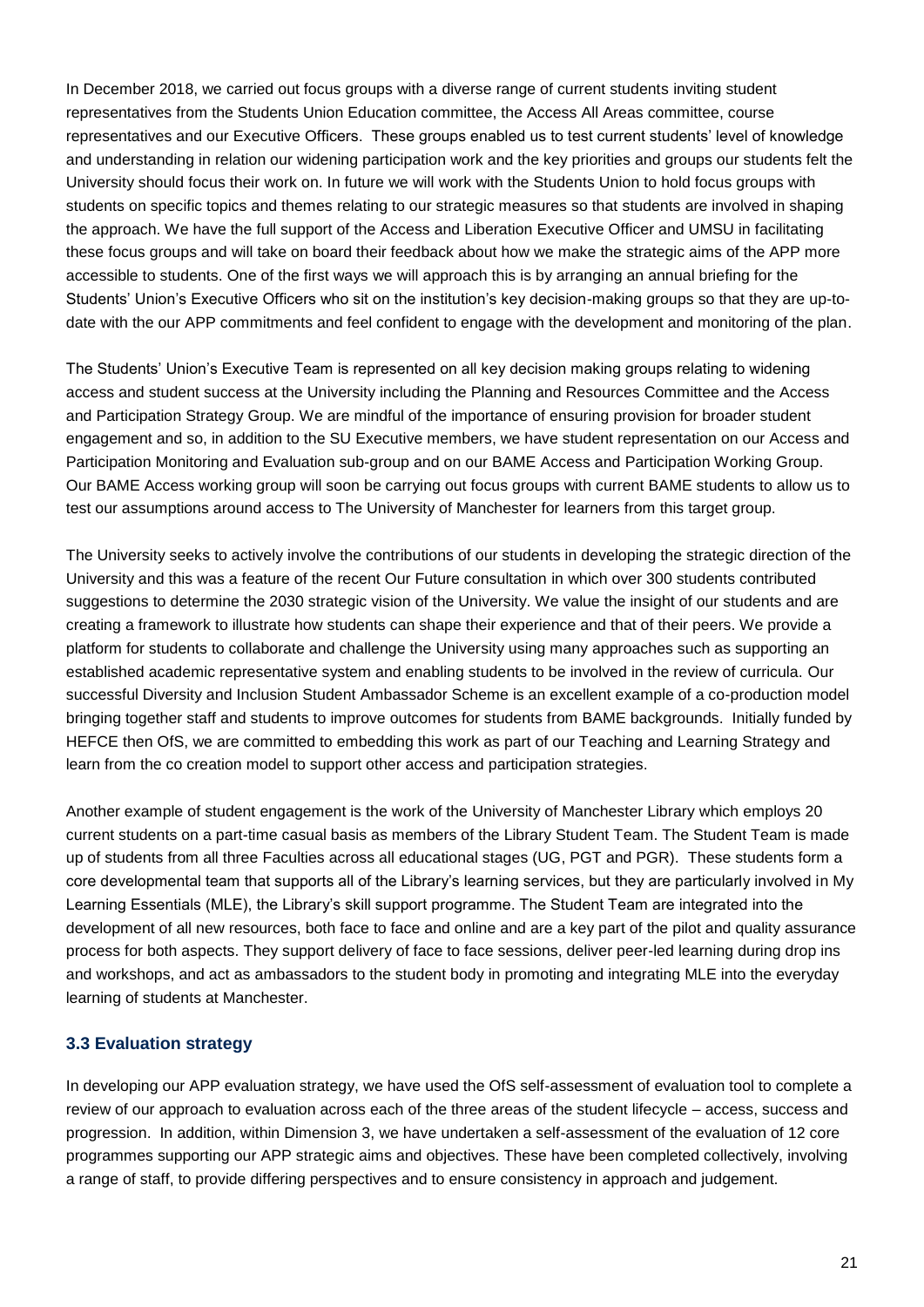Our assessment has identified areas of good practice as well as opportunities for improvement; and we will be developing detailed action plans to address areas where our evaluation practice can be further developed. The introduction of a theory of change for all core programmes will provide a strong foundation on which to strengthen our evaluation practice.

## **Dimension 1 – Strategic context**

The University's newly formed Access and Participation Monitoring and Evaluation (APME) Sub-group coordinates and provides oversight of the monitoring and evaluation of activities in support of the University's APP. It is responsible for reviewing existing evaluation approaches; utilising research and guidance; identifying expertise and building capacity; sharing best practice and for monitoring progress in relation to APP evaluation.

Evaluation is incorporated into a range of roles supporting WP activity across the student lifecycle; in addition there are two dedicated Monitoring and Evaluation posts supporting the evaluation of the University's outreach and access initiatives. Staff developing and delivering WP activities across the student lifecycle have the opportunity to attend networks, forums and conferences to develop their practice. We are also planning an evaluation skills audit to identify specific areas of development and training need. There is recognition that evaluation is often seen as an additional task to roles and responsibilities and we aim to strengthen the culture for evaluation and develop capacity through the APME Sub-group. There are collaborations with academic staff (e.g. from Education and Psychology) who sit on steering groups and carry out research to inform work such as the Differential Attainment project, and other curriculum interventions such as increasing employability through digital literacy. Funding has also been ring-fenced for a PhD studentship to research the impact of our access and school-based initiatives.

While there is a strong culture of continuous improvement in WP and staff are committed to robust data collection processes, there is yet no overall framework for evaluation in place. Resources have been developed and a series of workshops are being delivered to support colleagues working across the University to apply a theory of change for all core WP programmes. These will link into our overarching theory of change for APP commitments and frames our strategic aims and objectives.

## **Dimension 2 – Programme design**

The majority of our core programmes have clear and documented objectives. Long-established programmes were developed based on research evidence and best practice at the time. Through the APME Sub-group and OfS EIX we anticipate further opportunities to share and draw on evidence to support programme development and design.

Defining and measuring impact for programmes is more straightforward over a shorter timescale and when we can link outcomes and impact directly to participation in our activities and programmes (e.g. for post-16 widening access initiatives; student success approaches to address differential attainment). It is more challenging to evaluate longer-term outcomes when participation in initiatives may have occurred several years earlier (e.g. pre-16 outreach; participation in activities to enhance student employability many years before graduates are surveyed through the Graduate Outcomes Survey, etc.). We will review objectives and supporting outcome measures through development of a theory of change for all existing core programmes. In future, evaluation and the theory of change approach will be built-in at the design stage for all new APP programmes and activities.

## **Dimension 3 – Evaluation design**

Existing evaluation plans are not yet aligned to the OfS standards of evidence as these have only very recently been released. Our self-assessment has identified significant variation in our practice. The majority of access programmes have monitoring, evaluation and targeting plans which specify outcomes, data sources and roles. Evaluation plans are less formal across success and progression programmes. Some core programmes within student success have evaluation frameworks which include mechanisms for feeding in evidence and evaluation into their services (e.g. My Learning Essentials and Diversity Ambassadors). This is not consistently embedded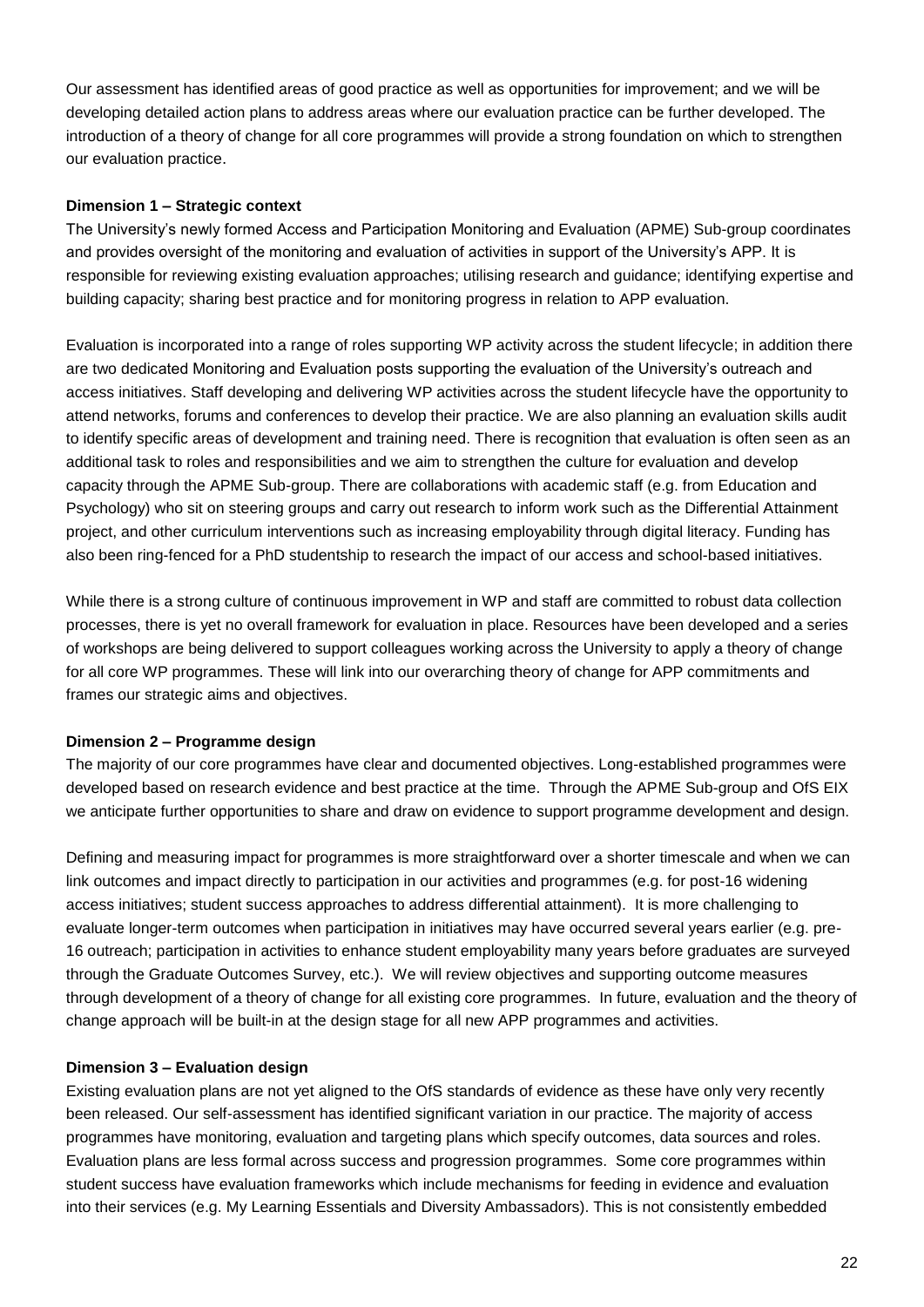and work has begun to develop a formal and consistent framework for evaluation and evidence within other programmes such as PASS and Peer Mentors. Within progression there is the potential to do more in-depth analysis of data collected, and to link student outcomes data to individual activities. Our approach to improve evaluation design can be summarised as:

| <b>Standard of Evidence</b> | Improvement of Evaluation Design                                                              |
|-----------------------------|-----------------------------------------------------------------------------------------------|
| Type 1 (Narrative):         | Develop theories of change (or other appropriate methodologies) for all core programmes,      |
|                             | which can then be used to frame evaluation research questions and methods.                    |
| Type 2: Empirical           | Exploit existing data sources to their full potential (e.g. linking graduate outcomes data to |
| Enquiry                     | individual progression activities) and use theories of change to identify where new evidence  |
|                             | could be collected (e.g. in measuring pre-16 programmes outcomes).                            |
| Type 3: Causality           | Continue collecting and reporting causal evidence where this is already in place (e.g. for    |
|                             | differential offers). Ascertain where causal evidence is possible and proportionate and       |
|                             | investigate commissioning research to collect this.                                           |

# **Dimension 4 – Implementing evaluation**

Our core programmes have identified the data required to measure outcomes and impacts, although this is not always formalised through a plan or framework. The University has a dedicated Information Governance Office to ensure data processing and systems comply with legislation requirements. The University also has a robust ethical approval process in place although this is not required for the majority of our evaluation research. We are a member of the Higher Education Access Tracker (HEAT) service to support longitudinal tracking of participants in our outreach activities. New IT systems being implemented through our student lifecycle project will improve our ability to link data and participation of students in success and progression activities.

With the new increased requirements of the APP, we are assessing our resource and investment in data analysis and evaluation. This will include an assessment of proportion of investment in evaluation by intensity of activity. Our APME Sub-group will also review the approach to risk analysis for our evaluations.

# **Dimension 5 – Learning from evaluation**

Evaluation reporting and dissemination of findings occurs internally, for example across teams and through steering groups. We have also identified this as a key opportunity for our APME Sub-group, particularly to utilise findings more formally and strategically. Our evaluation reporting will acknowledge the limitations of the research design or data analysis, however there are opportunities to further develop knowledge and understanding in this area amongst practitioners. The majority of our evaluations triangulate data from different sources and we see this as an integral part of our approach. We publish annually a Widening Participation Annual Report<sup>13</sup> and will aim to utilise formal mechanisms and networks, e.g. TASO, for sharing our learnings from evaluation.

# **Description of financial support evaluation**

We are committed to ensuring that financial issues do not present an obstacle for learners to access the full student experience. We have one of the largest cohorts of students from low-household incomes and since 2013 have undertaken a range of quantitative and qualitative research to understand the impact of our financial support. Following the release of the OFFA toolkit in December 2016, we have further extended our evaluation plans to include longitudinal statistical evaluation to test the outcomes of bursary recipients against a comparator group. As well as measuring retention, attainment and student success indicators, we also intend to look at the impact on the student experience. We will be carrying out further evaluation of the impact of financial support in 2020.

 $\overline{a}$ <sup>13</sup> http://documents.manchester.ac.uk/display.aspx?DocID=4294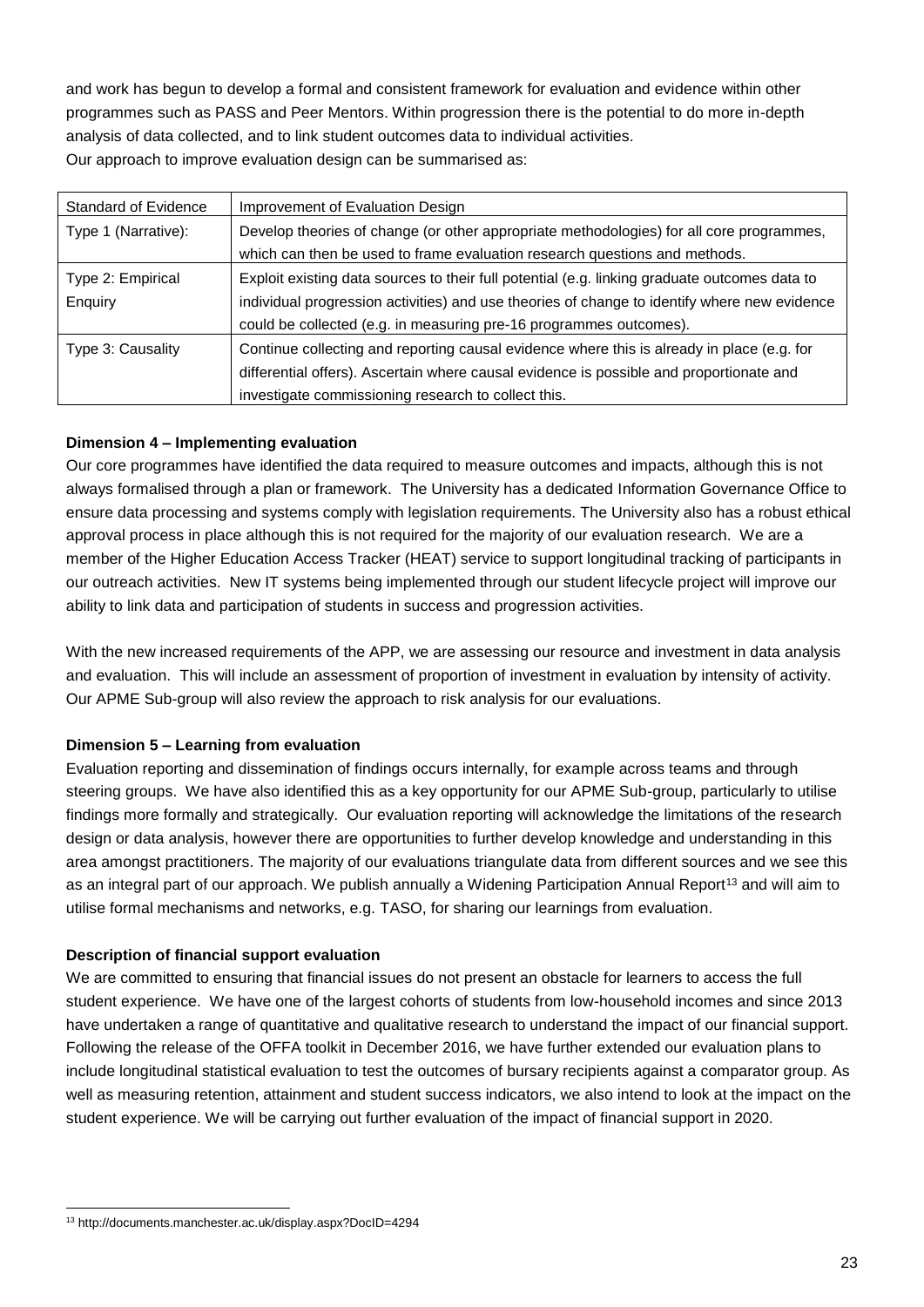# **3.4 Monitoring progress against delivery of the plan**

Responsibility for the monitoring of the plan sits with the Access and Participation Strategy Group (APSG) chaired by the Vice-President for Teaching, Learning and Students. This Group reports to the Planning and Resources Committee (PRC) which is chaired by the President and Vice-Chancellor and is the University's key central management committee. PRC serves as the primary source of advice to the Board of Governors and the President and Vice-Chancellor on matters relating to the development and allocation of the resources of the University. PRC also serves as the primary source of advice to the Board on strategic planning issues, operational priorities, and on the financial, educational, research and social responsibility performance of the University against agreed goals and targets. Members of the Students' Union Executive committee sit on APSG, PRC and the Board of Governors. Our APP targets will also be incorporated into the University's Annual Performance Review (APR) cycle to ensure that progress on these measures at subject level is being monitored by our three Faculties.

Our APP milestones and targets align with the institution's strategic objectives. Through the APR Faculties are required to set and monitor key performance indicators which will include the APP targets. Students are involved in the APR process and either the General Secretary or the Education Officer of the Students' Union (SU) Executive team attend the Faculty APR meetings.

The APR data is also shared with Senate and our Board of Governors which have student representation. There are 5 students on Senate and from 2019/20 the number of students represented on the Board of Governors will increase from one to two which will be the General Secretary of the Students' Union Executive and another Executive Officer.

The APR data is also reported to the Access and Participation Strategy Group (APSG) which also monitors progress against the APP action plans. Our SU is represented on APSG. We have assigned responsibility for ensuring the strategic measures to deliver our APP commitments and targets are undertaken to specific Committees which also have SU representation.

Where performance is below what is expected, this will be addressed through APP action plans and operational priorities.

The University may seek variations to its access and participation plan if there is a significant external factor that justifies change as permitted by the provision made by the OfS in the 2020-21 APP guidance (Regulatory Notice 1, paragraph 56), having taken all reasonable steps to comply with it.

# **4. Provision of information to students**

The University's student finance webpages<sup>14</sup> provide accurate and clear information for prospective students on tuition fees and University non-repayable support. The most recent confirmed level of tuition fee is also listed on each individual undergraduate course profile<sup>15</sup> in the overview tab and updated as soon as fees are confirmed annually.

These webpages also include a clear statement in relation to future inflationary increases to tuition fees<sup>16</sup>. The statement is included below:

*The tuition fee for full-time UK/EU undergraduate students is £9,250 for the academic year 2019/20. Future inflationary increases based on RPIX\* may be applied to each subsequent year of your course, subject to government regulations on fee increases. We will provide further information about such increases when this*

 $\overline{a}$ 

<sup>14</sup> tp://www.manchester.ac.uk/study/undergraduate/student-finance/

<sup>&</sup>lt;sup>15</sup> Example of course profile for BSc Accounting 2020 entry: https://www.manchester.ac.uk/study/undergraduate/courses/2020/07808/bscaccounting/

<sup>16</sup> https://www.manchester.ac.uk/study/undergraduate/student-finance/2019/uk/tuition-fees/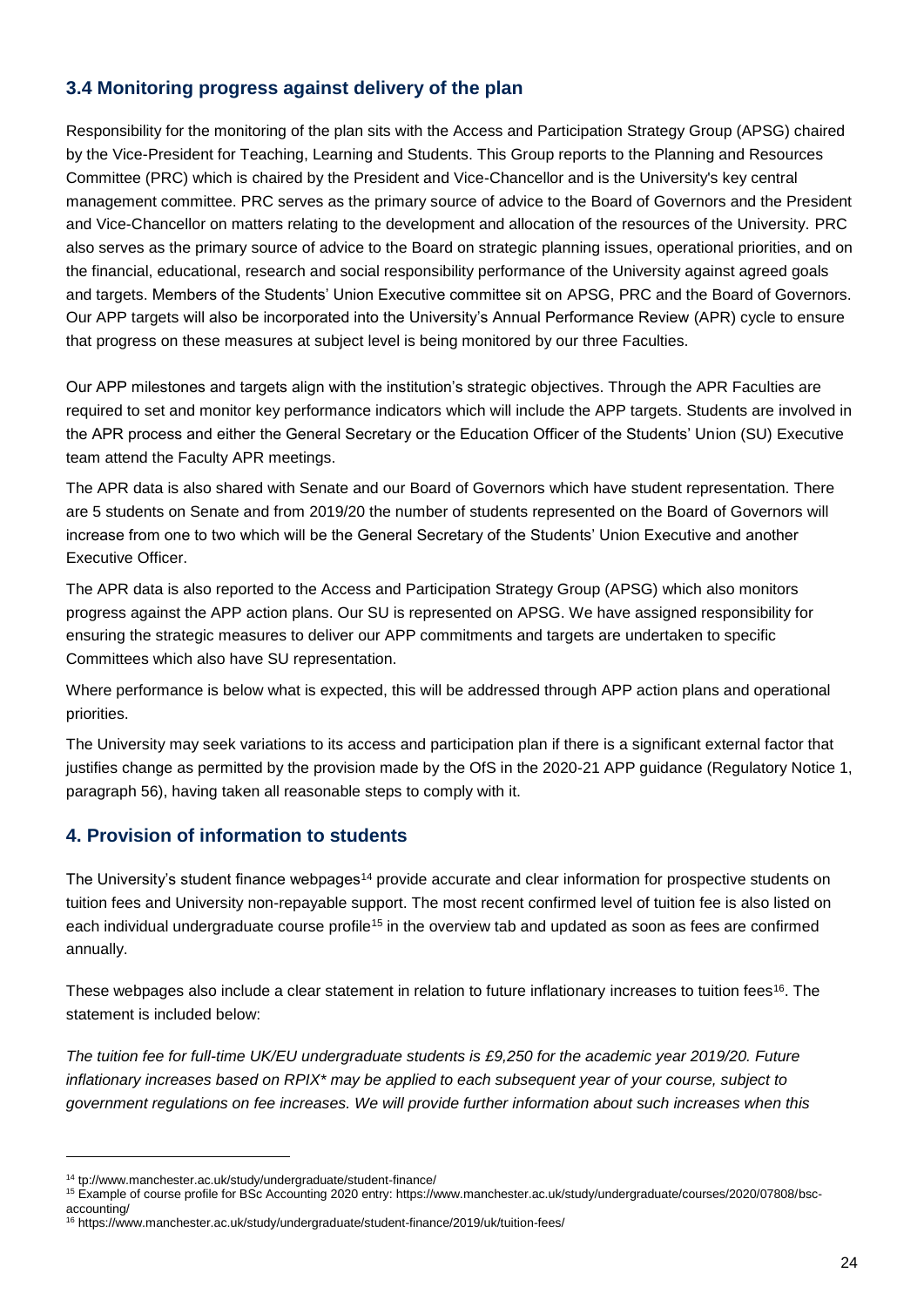*becomes available. \*RPIX is a measure of inflation in the UK, equivalent to all items in the Retail Price Index (RPI), excluding mortgage interest payments.*

Information about non-repayable support offered by University through our bursary package clearly states the eligibility criteria for each award and the year of entry to which this applies. Students are automatically assessed for each award, subject to them sharing their financial details with the University as part of their student finance application and this is clearly explained on our website:

*Full-time UK students do not need to apply for Manchester's bursaries separately, but should ensure that they consent to share their financial details with the University when making an application to Student Finance England. The Student Services Centre at the University will then be able to automatically identify students who are eligible for University of Manchester support<sup>17</sup> .*

In addition to the information on the website, we produce an annual Student Finance leaflet<sup>18</sup> in printed copy that is used at events for prospective students and their supporters both on and off campus which includes information on tuition fees, government support, University support and the estimated cost of living for students in Manchester.

We publish approved Access and Participation Plans annually on our website within our University document library and link these via our school and colleges webpages<sup>19</sup> and our Widening Participation website.

The University also publishes a Student Protection Plan<sup>20</sup> which includes an assessment of risks to the continuation of study for University of Manchester students, the measures in place to mitigate for these and information on refunds and compensation policy should we be unable to preserve continuation of study.

<sup>17</sup> https://www.manchester.ac.uk/study/undergraduate/student-finance/2019/uk/university-support/

<sup>18</sup> http://documents.manchester.ac.uk/display.aspx?DocID=41242

<sup>19</sup> https://www.manchester.ac.uk/connect/teachers/publications/access-and-participation-plan/

<sup>&</sup>lt;sup>20</sup> <http://www.regulations.manchester.ac.uk/non-academic/student-protection-plan/>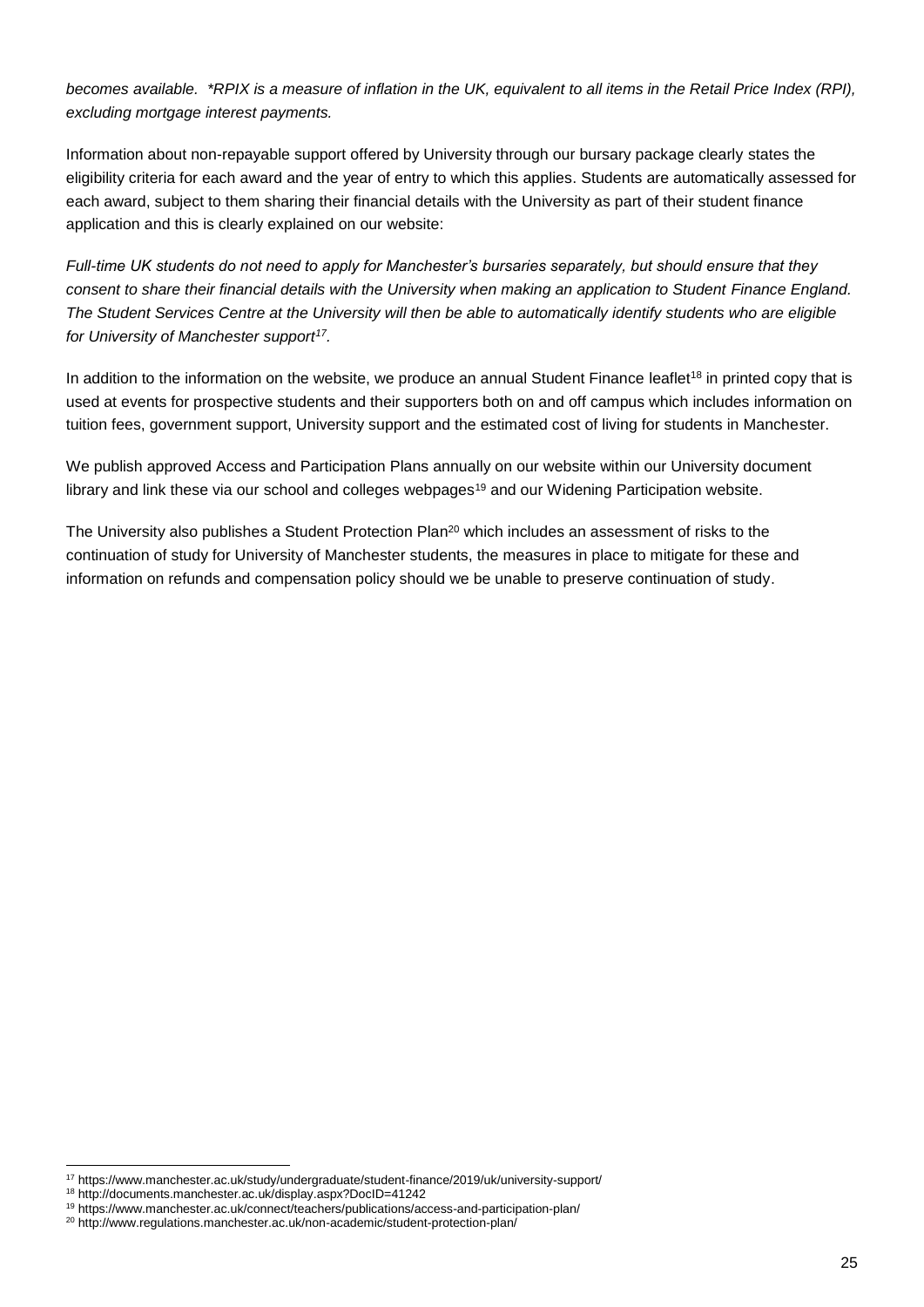# **The University of Manchester Students' Union Response to The University of Manchester's Access and Participation Plan (APP) 2020-21 to 2024-25**

The University of Manchester Students' Union believes that the Access and Participation Plan (APP) 2020-21 to 2024-25 reflects the University of Manchester's consistent commitment to widening participation and access as part of one of the institution's core goals of social responsibility. The plan clearly demonstrates the University's understanding of the complex barriers to education faced by different groups, how these barriers intersect, and how they manifest at various stages of the student lifecycle. We are particularly pleased with the University's dedication to maintaining a strong partnership with the Students' Union, allowing student voices to shape the development of the plan and its delivery.

The APP has been created through consultation between the University and the Students' Union. A member of the Students' Union Executive Team sits on the Access and Participation Strategy Group (APSG) and the Access and Participation Plan Monitoring and Evaluation (APME) sub-group, as well as well as relevant operational groups such as the Widening Participation in Postgraduate working group and the BAME Access and Participation Task and Finish Group (APTFG). This has ensured that student voices have been taken into account in the development of the plan, and throughout the delivery of the University's widening participation and access initiatives. Additionally, the Students' Union's Access All Areas programme has played a key role in this process.

The APP contains some important analysis of barriers to education. We are pleased to see the University demonstrate an understanding that groupings such as 'BAME' cannot be regarded as homogenous, and that intersections between ethnicity, socio-economic background, gender and other factors make for a complex picture of access needs, which must be met with an equally diverse range of tactics. We are impressed with the University's understanding that barriers to education do not exist in a vacuum, but in a wider socio-political context, and must be addressed through all stages of the student lifecycle, from pre-16 access all the way through to graduation and employability. We are also very pleased to see that the University is committed to improving the provision of data on LGBTQ+ students, and to making informed efforts to improve this student cohort's access to education in the future. The University has expressed desire to continue to collaborate with the Students' Union and to incorporate student voices in this process.

While the University has demonstrated impressive use of research, data and student consultation, we believe that its strategies to widening participation could do more in the future to contextualise barriers to education through wider socio-political frameworks of oppression and power dynamics. We believe that the University should be as ambitious as possible with the Race Charter Mark, aspiring for Gold by 2025. This being said, the University has shown thorough commitment to growing and adapting its approach to these issues, and we have no doubt that this will continue to be the case moving forward.

Some particularly exemplary measures taken by the University include: the new Greater Manchester Student Mental Health Hub, which clearly demonstrates an ability to identify trends in student wellbeing and go above and beyond to meet these needs; and the new Manchester Institute for Teaching and Learning, which is committed to a co-creative approach to improving curricula that centres the student voice. Overall, we believe that the University's work in this area is robust, that the institution has demonstrated a commitment to growing and adapting its approach, and that the student voice has been incorporated throughout the development of the APP. We look forward to continuing to collaborate on this sector-leading work, ensuring that students have no boundaries to learning and no boundaries to study.

# **Sara Khan**

Liberation and Access Officer, The University of Manchester Students' Union *Pronouns: she/her/hers*

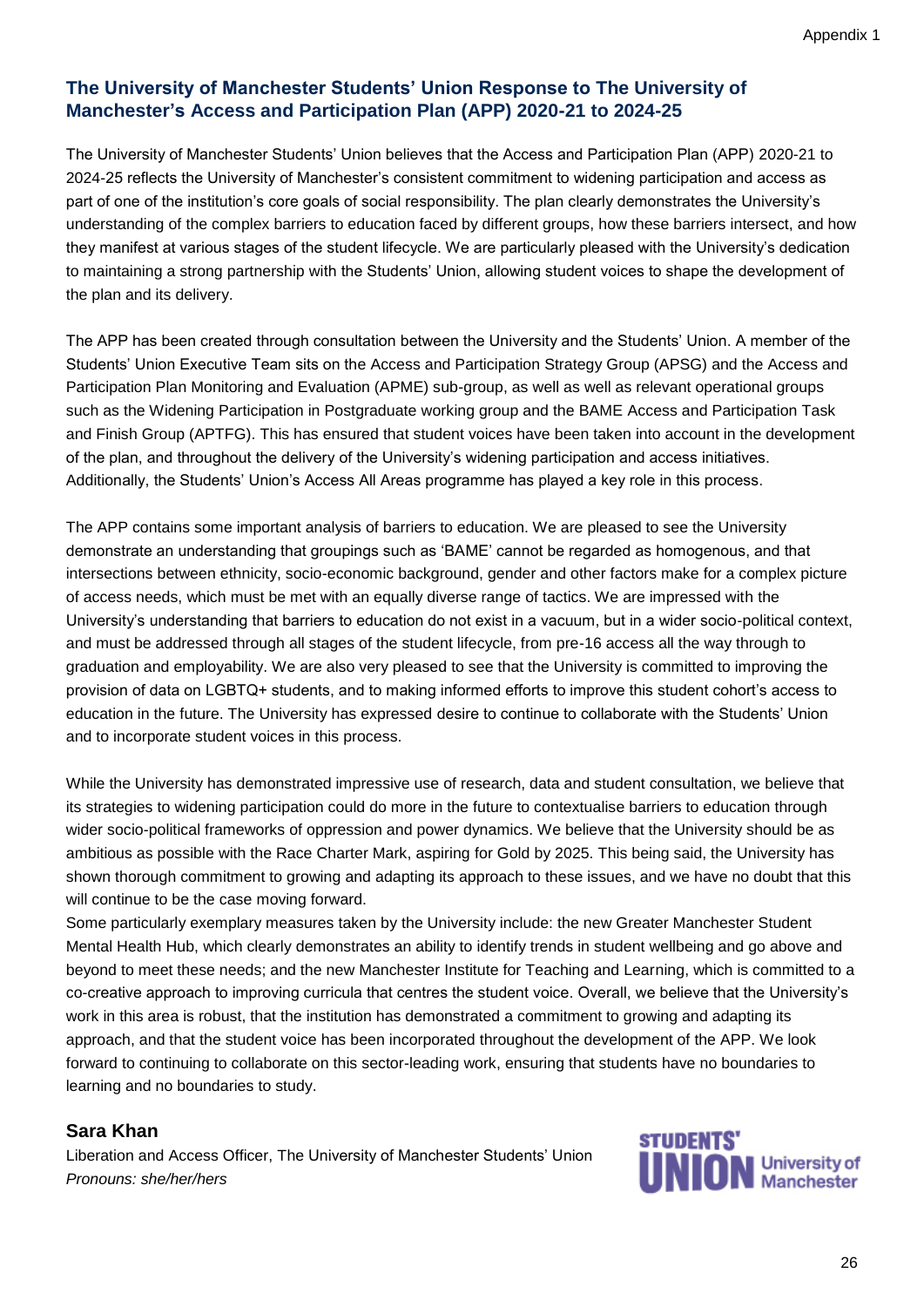Office for<br>Students **ofs** 

# **Access and participation plan** *Provider name: The University of Manchester* **Fee information 2020-21**

**Provider UKPRN: 10007798**

#### **Summary of 2020-21 entrant course fees**

#### \*course type not listed

#### **Inflationary statement:**

Subject to the maximum fee limits set out in Regulations we intend to increase fees each year using the RPI-X

#### **Table 4a - Full-time course fee levels for 2020-21 entrants**

| <b>Full-time course type:</b>    | <b>Additional information:</b> | <b>Course fee:</b> |
|----------------------------------|--------------------------------|--------------------|
| First degree                     | Entry from 17-18 onwards       | £9,250             |
| Foundation degree                |                                |                    |
| Foundation year/Year 0           |                                | £9,250             |
| HNC/HND                          |                                |                    |
| CertHE/DipHE                     |                                |                    |
| Postgraduate ITT                 |                                | £9,250             |
| <b>Accelerated degree</b>        |                                |                    |
| Sandwich year                    |                                | £1,850             |
| Erasmus and overseas study years |                                | £1,385             |
| Other                            |                                |                    |

#### **Table 4b - Sub-contractual full-time course fee levels for 2020-21 entrants**

| Sub-contractual full-time course type:                      | <b>Additional information:</b> | <b>Course fee:</b> |  |
|-------------------------------------------------------------|--------------------------------|--------------------|--|
| First degree                                                |                                |                    |  |
| <b>Foundation degree</b>                                    |                                |                    |  |
| Foundation year/Year 0                                      |                                |                    |  |
| HNC/HND                                                     |                                |                    |  |
| CertHE/DipHE                                                |                                |                    |  |
| Postgraduate ITT                                            |                                | ä,                 |  |
| <b>Accelerated degree</b>                                   |                                |                    |  |
| Sandwich year                                               |                                |                    |  |
| Erasmus and overseas study years                            |                                |                    |  |
| Other                                                       |                                | sk.                |  |
| Table 4c - Part-time course fee levels for 2020-21 entrants |                                |                    |  |
|                                                             |                                |                    |  |
| Part-time course type:                                      | <b>Additional information:</b> | <b>Course fee:</b> |  |
| <b>First degree</b>                                         |                                |                    |  |
| <b>Foundation degree</b>                                    |                                | ste                |  |
| Foundation year/Year 0                                      |                                |                    |  |
| HNC/HND                                                     |                                |                    |  |
| CertHE/DipHE                                                |                                |                    |  |
| Postgraduate ITT                                            |                                |                    |  |
| <b>Accelerated degree</b>                                   |                                |                    |  |
| Sandwich year                                               |                                |                    |  |
| Erasmus and overseas study years                            | ×                              | sk.                |  |

#### **Table 4d - Sub-contractual part-time course fee levels for 2020-21 entrants**

| Sub-contractual part-time course type: | <b>Additional information:</b> | <b>Course fee:</b> |
|----------------------------------------|--------------------------------|--------------------|
| First degree                           |                                |                    |
| <b>Foundation degree</b>               |                                |                    |
| Foundation year/Year 0                 |                                |                    |
| HNC/HND                                |                                |                    |
| CertHE/DipHE                           |                                |                    |
| Postgraduate ITT                       |                                |                    |
| <b>Accelerated degree</b>              |                                |                    |
| Sandwich year                          |                                |                    |
| Erasmus and overseas study years       |                                |                    |
| Other                                  |                                |                    |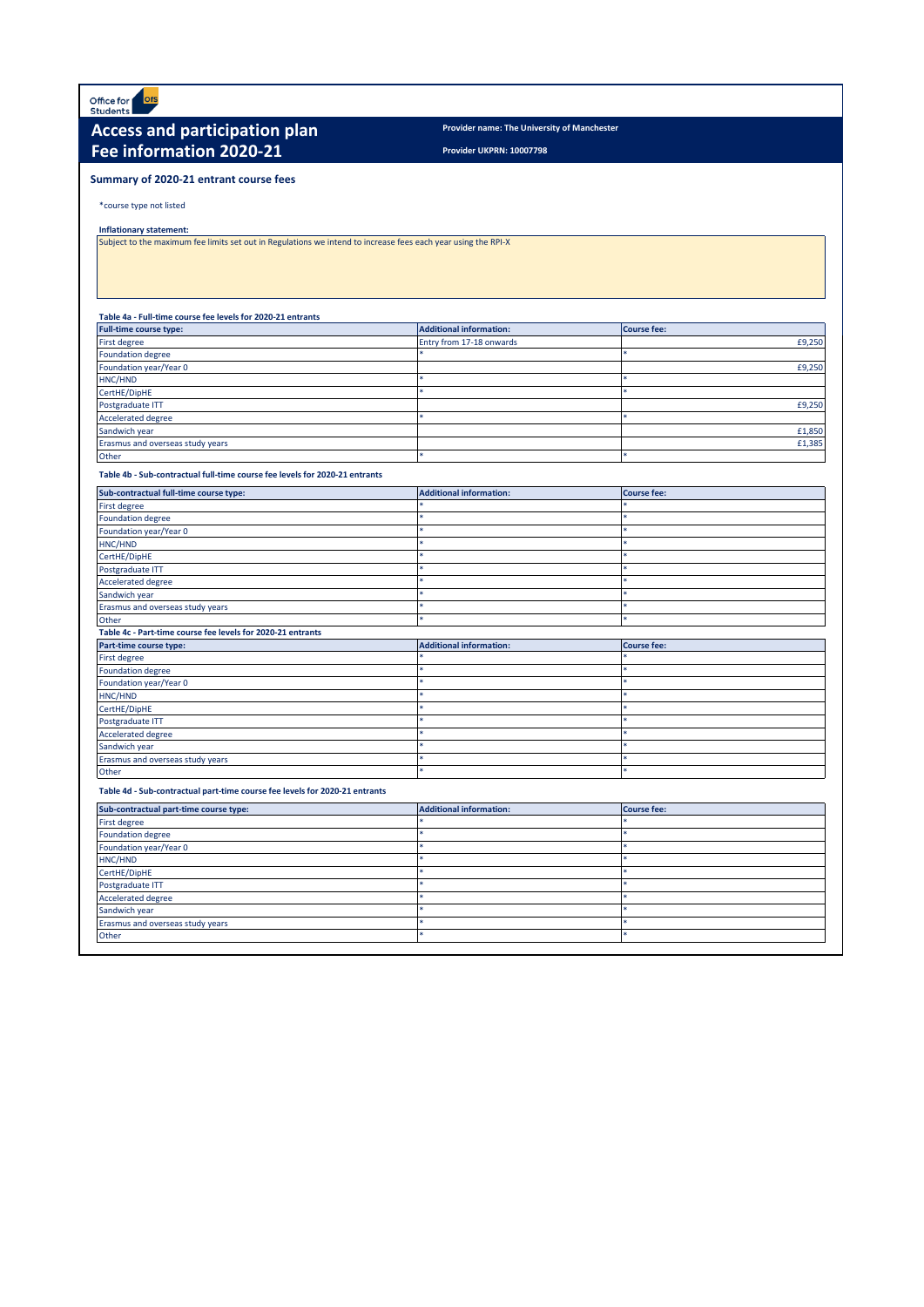Office for ofs

# **Targets and investment plan Provider name: The University of Manchester 2020-21 to 2024-25 Provider UKPRN: 10007798**

#### **Investment summary**

The OfS requires providers to report on their planned investment in access, financial support and research and evaluation in their access and participation plan. The OfS does not require providers to report on<br>investment i

#### Note about the data:

The investment forecasts below in access, financial support and research and evaluation does not represent not the total amount spent by providers in these areas. It is the additional amount that providers have<br>committed f

The figures below are not comparable to previous access and participation plans or access agreements as data published in previous years does not reflect latest provider projections on student numbers.

| Access and participation plan investment summary (£) | Academic year  |                |                |                |                |  |  |  |  |  |
|------------------------------------------------------|----------------|----------------|----------------|----------------|----------------|--|--|--|--|--|
|                                                      | 2020-21        | 2021-22        |                | 2023-24        | 2024-25        |  |  |  |  |  |
| Total access activity investment (£)                 | £3,534,741.32  | £3,587,762.44  | £3,641,578.88  | £3,696,202.56  | £3,751,645.60  |  |  |  |  |  |
| Access (pre-16)                                      | £972,608.45    | £987.197.57    | £1,002,005.54  | £1,017,035.62  | £1,032,291.15  |  |  |  |  |  |
| Access (post-16)                                     | £2,527,691.89  | £2,565,607.27  | £2,604,091.38  | £2,643,152.75  | £2,682,800.04  |  |  |  |  |  |
| Access (adults and the community)                    | £34,440.98     | £34,957.60     | £35,481.96     | £36,014.19     | £36,554.40     |  |  |  |  |  |
| <b>Access (other)</b>                                | £0.00          | £0.00          | £0.00          | £0.00          | £0.00          |  |  |  |  |  |
| Financial support (£)                                | £11,681,365.00 | £11,783,770.00 | £11,980,988.00 | £11,777,703.00 | £11,791,777.00 |  |  |  |  |  |
| <b>Research and evaluation (£)</b>                   | £875,116.90    | £888,243,65    | £901,567.31    | £915,090.82    | £928,817.18    |  |  |  |  |  |
|                                                      |                |                |                |                |                |  |  |  |  |  |
| Table 4b - Investment summary (HFI%)                 |                |                |                |                |                |  |  |  |  |  |

| Access and participation plan investment summary (%HFI) | <b>Academic year</b> |                |                |                |                |  |  |  |  |  |
|---------------------------------------------------------|----------------------|----------------|----------------|----------------|----------------|--|--|--|--|--|
|                                                         | 2020-21              | 2021-22        | 2022-23        | 2023-24        | 2024-25        |  |  |  |  |  |
| Higher fee income (£HFI)                                | £59,387,170,00       | £60,217,130,00 | £60,882,460,00 | £61.085.620.00 | £61.174.170.00 |  |  |  |  |  |
| <b>Access investment</b>                                | 5.7%                 | 5.8%           | 5.8%           | 5.9%           | 5.9%           |  |  |  |  |  |
| <b>Financial support</b>                                | 17.8%                | 17.7%          | 17.9%          | 17.6%          | 17.6%          |  |  |  |  |  |
| <b>Research and evaluation</b>                          | 1.5%                 | 1.5%           | 1.5%           | 1.5%           | 1.5%           |  |  |  |  |  |
| Total investment (as %HFI)                              | 25.0%                | 25.0%          | 25.2%          | 24.9%          | 25.0%          |  |  |  |  |  |
|                                                         |                      |                |                |                |                |  |  |  |  |  |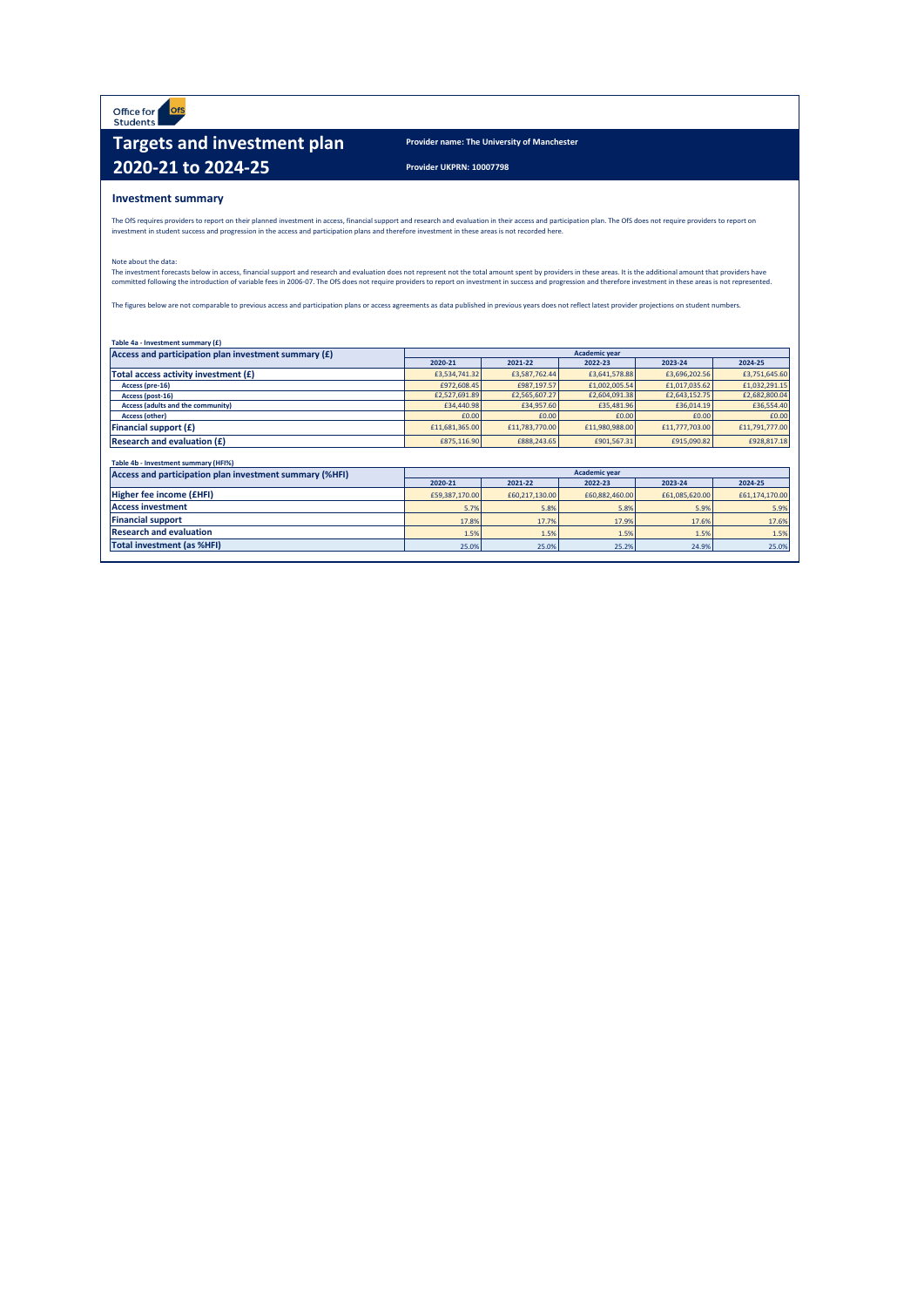Office for Ofs

# **Targets and investment plan 2020-21 to 2024-25**

**Provider name: The University of Manchester**

**Provider UKPRN: 10007798**

#### **Targets**

| <b>Table 2a - Access</b>                                                                                                                                                  |                  |                                                 |                                                                                                                                                                                                                                                                       |                |                                            |                      |                                                                                                                                                                                        |                                                                      |                                                                                     |                                                                       |                                                                           |                                                                              |                                                                                                                                                                                                                                                                                                                                                                                                                                                                                                                                                                                                                                                 |
|---------------------------------------------------------------------------------------------------------------------------------------------------------------------------|------------------|-------------------------------------------------|-----------------------------------------------------------------------------------------------------------------------------------------------------------------------------------------------------------------------------------------------------------------------|----------------|--------------------------------------------|----------------------|----------------------------------------------------------------------------------------------------------------------------------------------------------------------------------------|----------------------------------------------------------------------|-------------------------------------------------------------------------------------|-----------------------------------------------------------------------|---------------------------------------------------------------------------|------------------------------------------------------------------------------|-------------------------------------------------------------------------------------------------------------------------------------------------------------------------------------------------------------------------------------------------------------------------------------------------------------------------------------------------------------------------------------------------------------------------------------------------------------------------------------------------------------------------------------------------------------------------------------------------------------------------------------------------|
| Aim (500 characters maximum)                                                                                                                                              | Reference        | <b>Target group</b>                             | <b>Description (500 characters maximum)</b>                                                                                                                                                                                                                           | Is this target | Data source                                | <b>Baseline year</b> | <b>Baseline data</b>                                                                                                                                                                   | <b>Yearly milestones</b>                                             |                                                                                     |                                                                       |                                                                           |                                                                              | Commentary on milestones/targets (500 characters maximum)                                                                                                                                                                                                                                                                                                                                                                                                                                                                                                                                                                                       |
|                                                                                                                                                                           | number           |                                                 |                                                                                                                                                                                                                                                                       | collaborative? |                                            |                      |                                                                                                                                                                                        | 2020-21                                                              | 2021-22                                                                             | 2022-23                                                               | 2023-24                                                                   | 2024-25                                                                      |                                                                                                                                                                                                                                                                                                                                                                                                                                                                                                                                                                                                                                                 |
| To reduce the gap in participation at<br>the University between young, full-<br>time, first degree entrants from<br>POLAR4 Quintile 1 (Q1) and POLAR<br>4 Quintile 5 (Q5) | PTA <sub>1</sub> | <b>Low Participation</b><br>Neighbourhood (LPN) | To reduce the gap in participation and ratio in entry rates<br>for POLAR 4 Quintile 5: Quintile 1 students                                                                                                                                                            | <b>No</b>      | The access and<br>participation<br>dataset | 2017-18              | Ratio Q5:Q1 of<br>5.2:1<br>(385 students)<br>from POLAR 4 Q1)                                                                                                                          | Ratio<br>Q5:Q1 of<br>5:1<br>(400)<br>students<br>from POLAR<br>4 Q1) | Ratio<br>Q5:Q1 o<br>4.5:1<br>(444<br>students<br>from<br>POLAR <sub>4</sub><br>Q(1) | Ratio<br>Q5:Q1 of<br>4:1<br>(500)<br>students<br>from<br>POLAR4<br>Q1 | Ratio<br>Q5:Q1 o<br>3.5:1<br>(571)<br>students<br>from<br>POLAR4<br>$Q_1$ | Ratio<br>Q5:Q1 of<br>3:1<br>(667<br>students<br>from<br><b>POLAR</b><br>Q(1) | New approaches to increase the number of students from POLAR4 Q1 will<br>take at least two admissions cycles before there is any reliable and<br>detectable increase in the number of applications, acceptances and<br>entrants. In the meantime, the University will aim to at least maintain the<br>number and proportion of students from POLAR4 Q1 in 2020/21.<br>By 2024/25 the University is aiming to recruit an additional 282 POLAR4<br>Q1 students per year.                                                                                                                                                                          |
| To contribute to raising attainment<br>in schools                                                                                                                         | PTA <sub>2</sub> | <b>Attainment raising</b>                       | In partnership with the Brilliant Club, the University will<br>support pupils from POLAR 4 Q1&2 areas or eligible for<br>Pupil Premium to make at least a 5% improvement in their Yes<br>overall academic progress whilst participating in The<br>Scholars Programme. |                | Other data<br>source                       | 2017-18              | 118 pupils from<br>POLAR4 Q1+2.<br>who made 5% or<br>more progress in<br>overall<br>attainment<br><i>(written)</i><br>communication.<br>subiect<br>knowledge and<br>critical thinking) | 170 pupils<br>from<br>POLAR4<br>progress                             | 200 pupils<br>from<br>POLAR4<br>progress                                            | 210 pupils<br>from<br>POLAR4<br>progress                              | 220 pupils<br><b>Ifrom</b><br>POLAR4<br>progress                          | 230 pupils<br>from<br>POLAR4<br>progress                                     | The Brilliant Club supports pupils from under-represented backgrounds to<br>progress to highly-selective universities. The Scholars Programme aims to<br>improve pupils' written communication, subject knowledge and critical<br>thinking. The academic progress of pupils who have worked with a<br>$Q1+2$ make $Q1+2$ make $Q1+2$ make $Q1+2$ make $Q1+2$ make University researcher will be assessed by comparing the baseline<br>5% or more 5% or more 5% or more 5% or more 5% or more assignment at the beginning and a final assignment at the end of the<br>programme, both pitched a key stage above the pupils current year<br>group |
|                                                                                                                                                                           | PTA <sub>3</sub> |                                                 |                                                                                                                                                                                                                                                                       |                |                                            |                      |                                                                                                                                                                                        |                                                                      |                                                                                     |                                                                       |                                                                           |                                                                              |                                                                                                                                                                                                                                                                                                                                                                                                                                                                                                                                                                                                                                                 |
|                                                                                                                                                                           | PTA 4            |                                                 |                                                                                                                                                                                                                                                                       |                |                                            |                      |                                                                                                                                                                                        |                                                                      |                                                                                     |                                                                       |                                                                           |                                                                              |                                                                                                                                                                                                                                                                                                                                                                                                                                                                                                                                                                                                                                                 |
|                                                                                                                                                                           | PTA <sub>5</sub> |                                                 |                                                                                                                                                                                                                                                                       |                |                                            |                      |                                                                                                                                                                                        |                                                                      |                                                                                     |                                                                       |                                                                           |                                                                              |                                                                                                                                                                                                                                                                                                                                                                                                                                                                                                                                                                                                                                                 |
|                                                                                                                                                                           | PTA 6            |                                                 |                                                                                                                                                                                                                                                                       |                |                                            |                      |                                                                                                                                                                                        |                                                                      |                                                                                     |                                                                       |                                                                           |                                                                              |                                                                                                                                                                                                                                                                                                                                                                                                                                                                                                                                                                                                                                                 |
|                                                                                                                                                                           | PTA <sub>7</sub> |                                                 |                                                                                                                                                                                                                                                                       |                |                                            |                      |                                                                                                                                                                                        |                                                                      |                                                                                     |                                                                       |                                                                           |                                                                              |                                                                                                                                                                                                                                                                                                                                                                                                                                                                                                                                                                                                                                                 |
|                                                                                                                                                                           | PTA <sub>8</sub> |                                                 |                                                                                                                                                                                                                                                                       |                |                                            |                      |                                                                                                                                                                                        |                                                                      |                                                                                     |                                                                       |                                                                           |                                                                              |                                                                                                                                                                                                                                                                                                                                                                                                                                                                                                                                                                                                                                                 |

|  | <b>Table 2b - Success</b> |
|--|---------------------------|

| Aim (500 characters maximum)                                                                                      | Reference        | <b>Target group</b> | <b>Description</b>                                                                                                                                  | Is this target | Data source                                | <b>Baseline vear</b> | <b>Baseline data</b> | <b>Yearly milestones</b> |         |         |         |         | Commentary on milestones/targets (500 characters maximum)                                                                                                                                                                                                                                                                                                                                                                                                                                                                            |
|-------------------------------------------------------------------------------------------------------------------|------------------|---------------------|-----------------------------------------------------------------------------------------------------------------------------------------------------|----------------|--------------------------------------------|----------------------|----------------------|--------------------------|---------|---------|---------|---------|--------------------------------------------------------------------------------------------------------------------------------------------------------------------------------------------------------------------------------------------------------------------------------------------------------------------------------------------------------------------------------------------------------------------------------------------------------------------------------------------------------------------------------------|
|                                                                                                                   | number           |                     |                                                                                                                                                     | collaborative? |                                            |                      |                      | 2020-21                  | 2021-22 | 2022-23 | 2023-24 | 2024-25 |                                                                                                                                                                                                                                                                                                                                                                                                                                                                                                                                      |
| To reduce the unexplained<br>attainment gap between white<br>students and black students                          | PTS <sub>1</sub> | Ethnicity           | To significantly reduce the difference in degree attainment<br>(1st and 2:1) between white and black students.                                      |                | The access and<br>participation<br>dataset | 2017-18              | 11.6%                | 11.3%                    | 11.0%   | 10.0%   | 8.0%    | 5.8%    | The University has made significant progress to reduce the attainment<br>gap between white and black students in recent years. The difference of<br>11.6% in 2017/18 is not statistically significant and is based on a small<br>population of 175 black students. We will eliminate the unexplained gap<br>thereby reducing the difference to 5.8% by 2024/25. We expect to<br>consolidate recent progress and develop provision, enabling us to achieve<br>significant reductions 2022 onwards as projects deliver further impact. |
| To reduce the unexplained<br>attainment gap between white<br>students and Asian students                          | PTS <sub>2</sub> | Ethnicity           | To significantly reduce the difference in degree attainment<br>(1st and 2:1) between white and Asian students.                                      | No             | The access and<br>participation<br>dataset | 2017-18              | 10.6%                | 10.3%                    | 10.0%   | 9.0%    | 7.8%    | 5.3%    | Our provision linked to the attainment of Asian students will be integrated<br>with our work supporting black students. The provision we are developing<br>is likely to take two academic cycles before delivering impact,<br>subsequently we expect more significant reductions to occur from 2022<br>onwards                                                                                                                                                                                                                       |
| To reduce the unexplained<br>attainment gap between disabled<br>students and students with no<br>known disability | PTS <sub>3</sub> | <b>Disabled</b>     | To significantly reduce the difference in degree attainment<br>(1st and 2:1) between disabled students and students with No<br>no known disability. |                | The access and<br>participation<br>dataset | 2017-18              | 4.4%                 | 4.0%                     | 3.0%    | 2.0%    | 1.0%    | 0%      | The baseline data lists the figure for the absolute gap, our analysis<br>demonstrates that disabled students at the University do have lower<br>average tariff scores than non-disabled students. We will make sustained<br>improvements over the five-year plan and aim to eliminate the gap<br>completely by 2024-25.                                                                                                                                                                                                              |
| To reduce the unexplained<br>attainment gap between students<br>from IMD quintile 5 and IMD<br>quintile 1.        | PTS <sub>4</sub> | Socio-economic      | To significantly reduce the difference in degree attainment<br>(1st and 2:1) between the most and least advantaged as<br>measured by IMD.           |                | The access and<br>participation<br>dataset | 2017-18              | 10.4%                | 10.1%                    | 9.8%    | 8.8%    | 7.6%    | 5.2%    | The University has made progress to reduce the attainment gap between<br>students from IMD quintile 5 and IMD quintile 1. We will eliminate the<br>unexplained gap thereby reducing the difference to 5.2% by 2024/25. Our<br>analysis shows there is a correlation between IMD and ethnicity. The<br>provision we are developing is likely to take two academic cycles before<br>delivering impact, subsequently we expect more significant reductions to<br>occur from 2022 onwards.                                               |